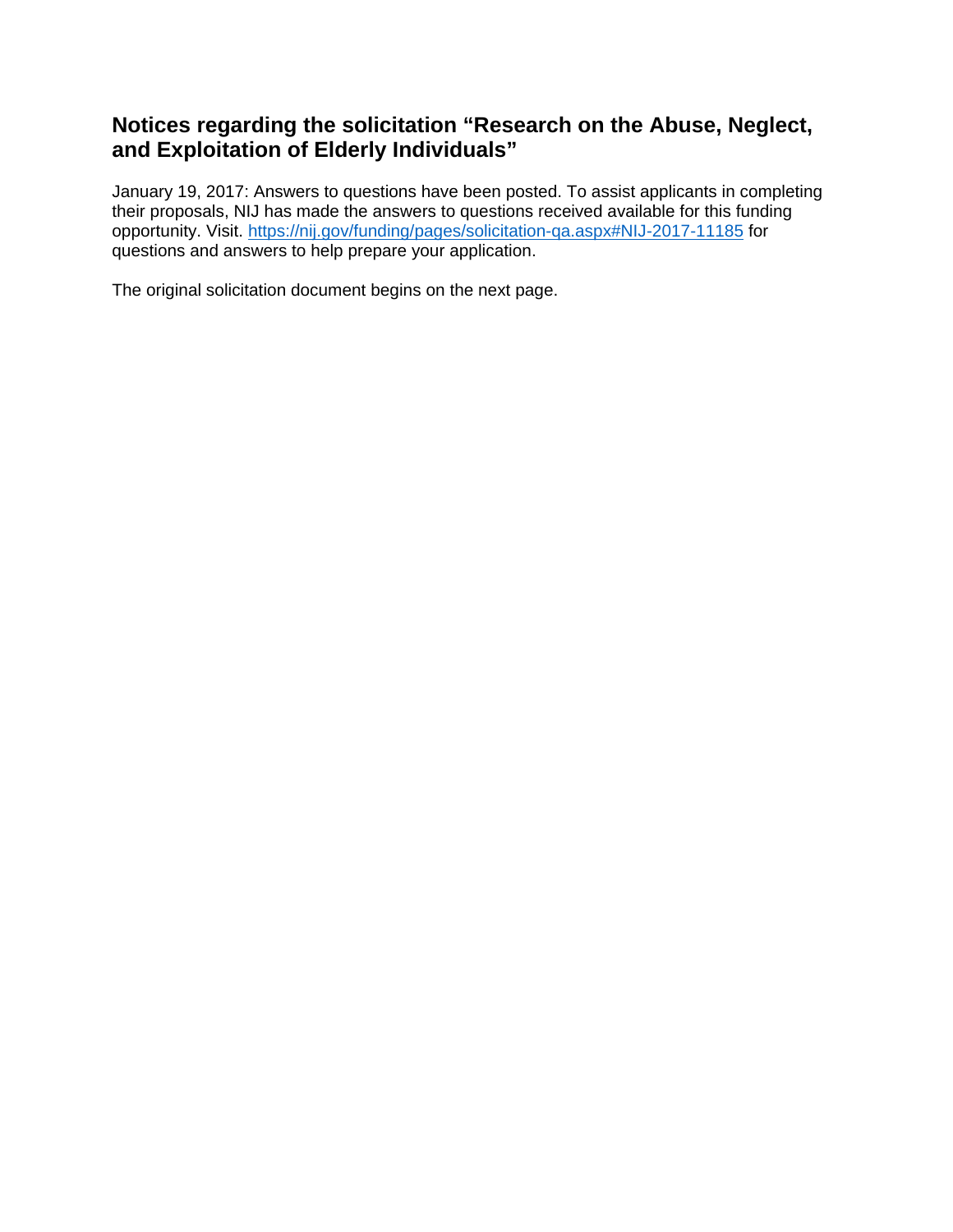National Institute of Justice

 $\overline{a}$ 

**U.S. Department of Justice**  OMB No. 1121-0329 Office of Justice Programs **Approval Expires 12/31/2018** 



The [U.S. Department of Justice](http://www.usdoj.gov/) (DOJ), [Office of Justice Programs](http://www.ojp.usdoj.gov/) (OJP), [National Institute of](http://nij.gov/Pages/welcome.aspx)  [Justice](http://nij.gov/Pages/welcome.aspx) (NIJ) is seeking applications for funding for research related to the abuse, neglect, and exploitation of elderly individuals. Research that includes residents of residential care facilities also will be considered. Research proposed may be focused at the federal, State, local, or tribal justice policy and/or practice level. This program furthers the Department's mission by encouraging and supporting research, development, and evaluation to improve criminal justice policy and practice in the United States.

# **Research on the Abuse, Neglect, and Exploitation of Elderly Individuals**

# **Applications Due: March 20, 2017**

# **Eligibility**

In general, NIJ is authorized to make grants to, or enter into contracts or cooperative agreements with, States (including territories), units of local government, federally recognized Indian tribal governments that perform law enforcement functions (as determined by the Secretary of the Interior), nonprofit and for-profit organizations (including tribal nonprofit and forprofit organizations), institutions of higher education (including tribal institutions of higher education), and certain qualified individuals. For-profit organizations must agree to forgo any profit or management fee. Foreign governments, foreign organizations, and foreign colleges and universities are not eligible to apply.

NIJ welcomes applications under which two or more entities would carry out the federal award; however, only one entity may be the applicant. Any others must be proposed as subrecipients ("subgrantees").<sup>1</sup> The applicant must be the entity that would have primary responsibility for carrying out the award, including administering funding and managing the entire project, including monitoring and appropriately managing any subawards ("subgrants").

Under this solicitation, any particular applicant entity may submit more than one application, as long as each application proposes a different project in response to the solicitation. Also, an entity may be proposed as a subrecipient ("subgrantee") in more than one application.

NIJ may elect to fund applications submitted under this FY 2017 solicitation in future fiscal years, dependent on, among other considerations, the merit of the applications and on the availability of appropriations.

# **Deadline**

Applicants must register with **Grants.gov** prior to submitting an application. All applications are due by 11: 59 p.m. eastern time on March 20, 2017.

<sup>&</sup>lt;sup>1</sup> For additional information on subawards, see "Budget and Associated Documentation" under Section D. Application [and Submission Information.](#page-11-0)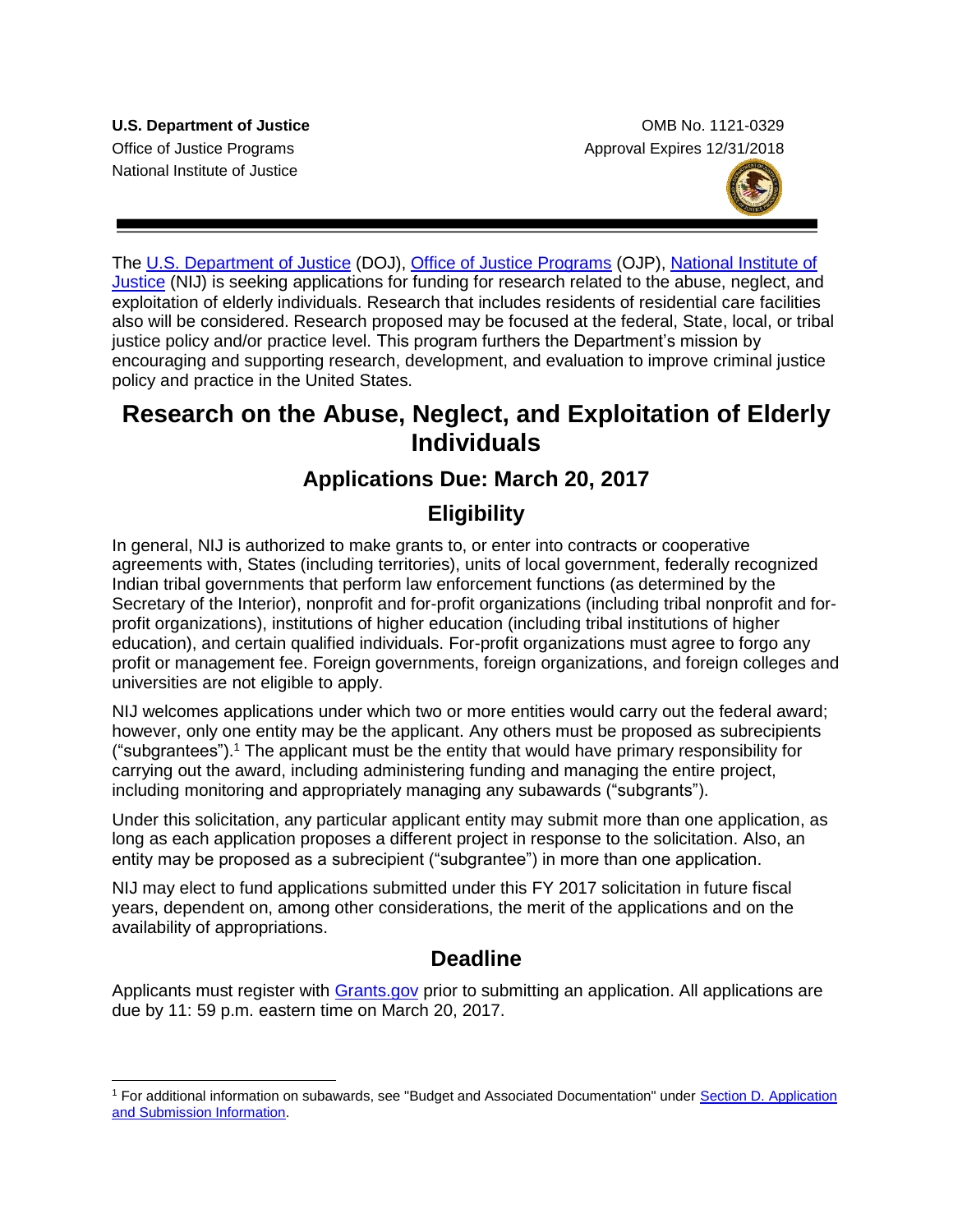To be considered timely, an application must be submitted by the application deadline using Grants.gov, and the applicant must have received a validation message from Grants.gov that indicates successful and timely submission. OJP urges applicants to submit applications at least 72 hours prior to the application due date, in order to allow time for the applicant to receive validation messages or rejection notifications from Grants.gov, and to correct in a timely fashion any problems that may have caused a rejection notification.

OJP encourages all applicants to read this [Important Notice: Applying for Grants in Grants.gov.](http://ojp.gov/funding/Apply/Grants-govInfo.htm)

For additional information, see [How to Apply](#page-24-0) in Section D. Application and Submission [Information.](#page-11-0)

# **Contact Information**

For technical assistance with submitting an application, contact the Grants.gov Customer Support Hotline at 800-518-4726 or 606-545-5035, or via email to [support@grants.gov.](mailto:support@grants.gov) The [Grants.gov](http://www.grants.gov/web/grants/support.html) Support Hotline operates 24 hours a day, 7 days a week, except on federal holidays.

An applicant that experiences unforeseen Grants.gov technical issues beyond its control that prevent it from submitting its application by the deadline must email the NIJ contact identified below **within 24 hours after the application deadline** in order to request approval to submit a late application. Additional information on reporting technical issues appears under "Experiencing Unforeseen Grants.gov Technical Issues" in the [How to Apply](#page-24-0) section.

For assistance with any other requirements of this solicitation, contact the National Criminal Justice Reference Service (NCJRS) Response Center: toll-free at 1-800-851-3420; via TTY at 301-240-6310 (hearing impaired only); email [grants@ncjrs.gov;](mailto:responsecenter@ncjrs.gov) fax to 301-240-5830; or web chat at [https://webcontact.ncjrs.gov/ncjchat/chat.jsp.](https://webcontact.ncjrs.gov/ncjchat/chat.jsp) The NCJRS Response Center hours of operation are 10:00 a.m. to 6:00 p.m. eastern time, Monday through Friday, and 10:00 a.m. to 8:00 p.m. eastern time on the solicitation close date. General information on applying for NIJ awards can be found at [www.nij.gov/funding/Pages/welcome.aspx.](http://www.nij.gov/funding/Pages/welcome.aspx) Answers to frequently asked questions that may assist applicants are posted at [www.nij.gov/funding/Pages/faqs.aspx.](http://www.nij.gov/funding/Pages/faqs.aspx)

Grants.gov number assigned to this solicitation: NIJ-2017-11185

Release date: January 18, 2017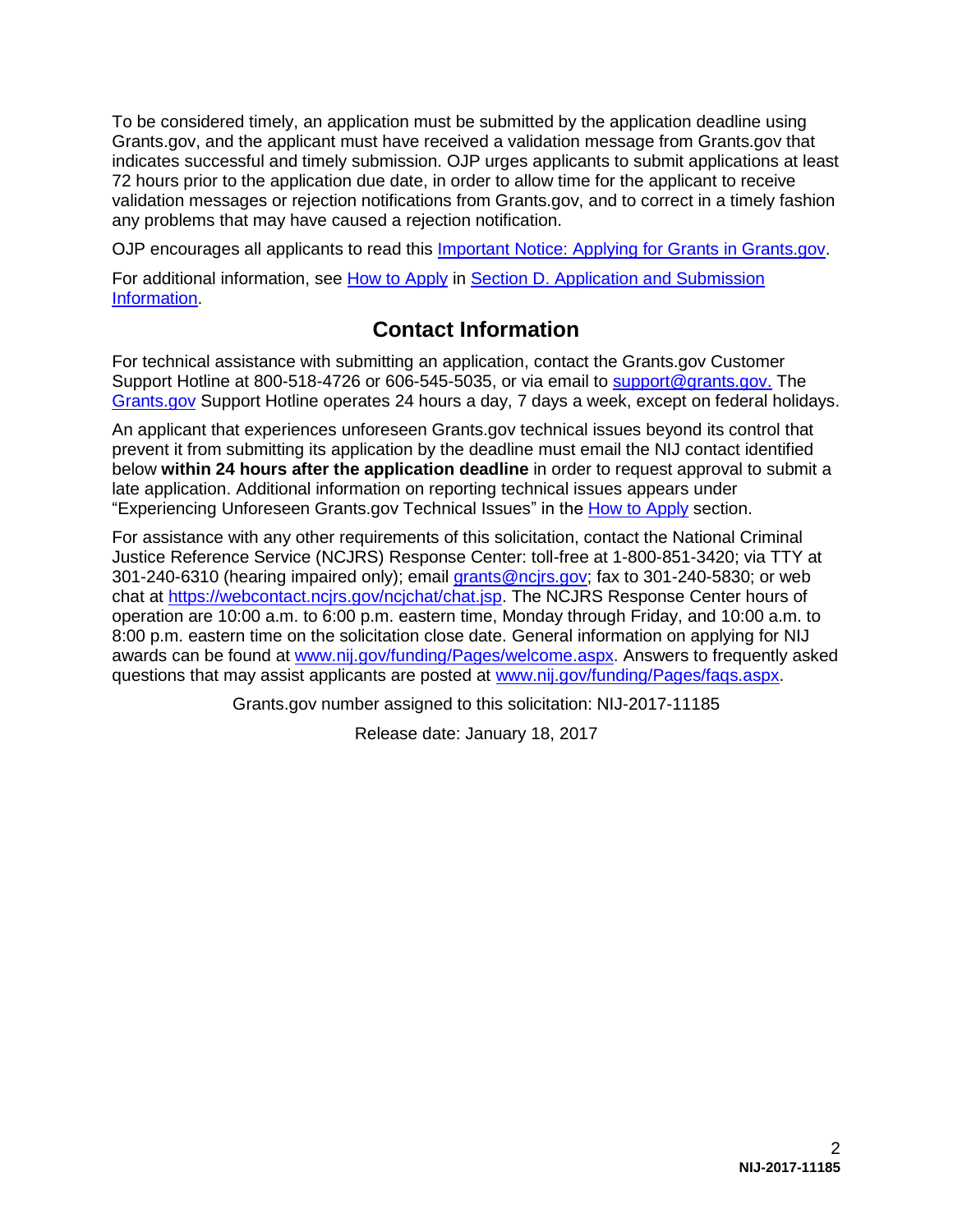# **Contents**

| Limitation on Use of Award Funds for Employee Compensation; Waiver 9            |  |
|---------------------------------------------------------------------------------|--|
| Prior Approval, Planning, and Reporting of Conference/Meeting/Training Costs 10 |  |
|                                                                                 |  |
|                                                                                 |  |
|                                                                                 |  |
|                                                                                 |  |
|                                                                                 |  |
|                                                                                 |  |
|                                                                                 |  |
|                                                                                 |  |
|                                                                                 |  |
|                                                                                 |  |
|                                                                                 |  |
| General Information about Post-Federal Award Reporting Requirements32           |  |
|                                                                                 |  |
|                                                                                 |  |
| Freedom of Information Act and Privacy Act (5 U.S.C. 552 and 5 U.S.C. 552a) 33  |  |
|                                                                                 |  |
|                                                                                 |  |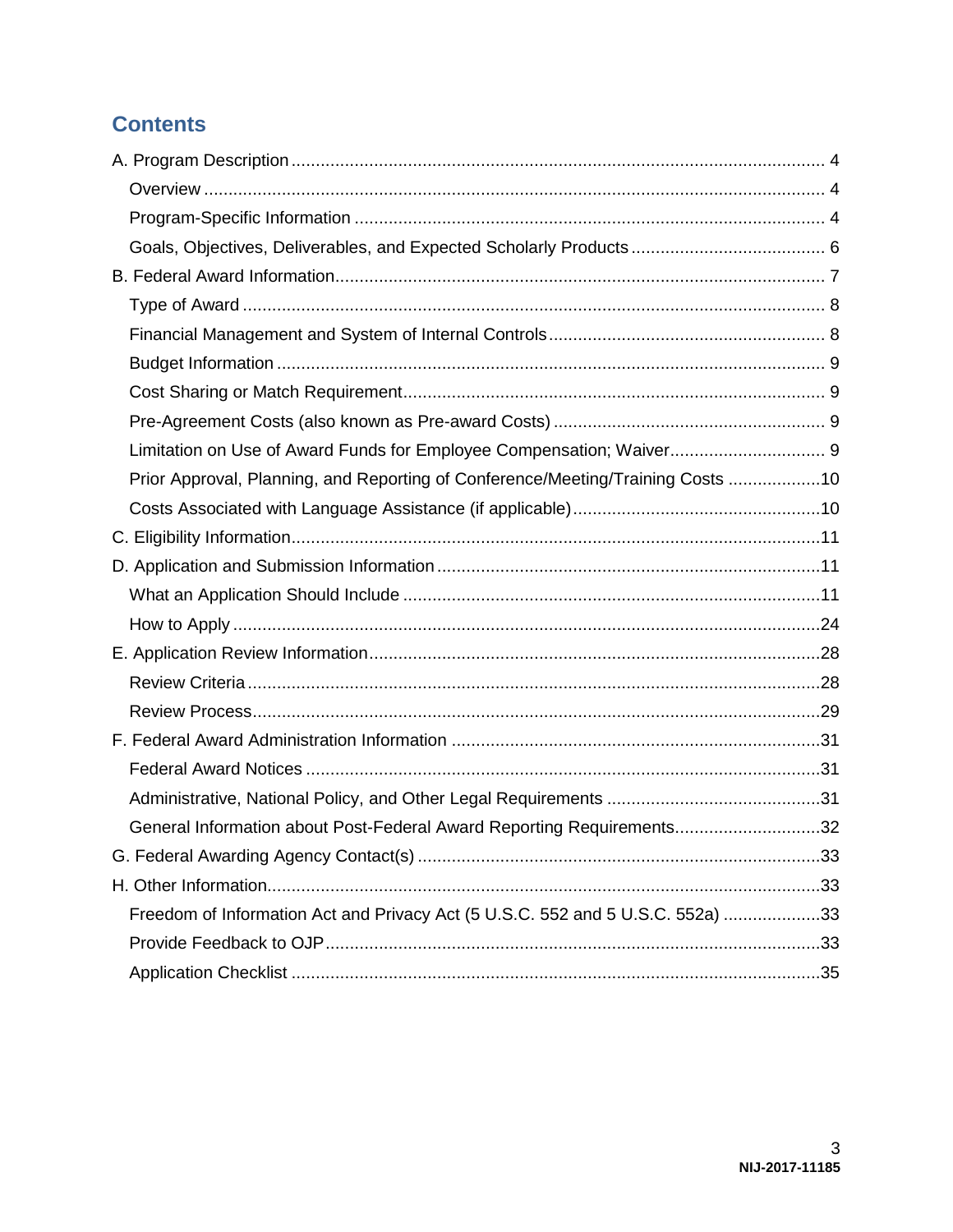# **Research on the Abuse, Neglect, and Exploitation of Elderly Individuals**

# **(CFDA No. 16.560)**

# <span id="page-4-0"></span>**A. Program Description**

## <span id="page-4-1"></span>**Overview**

NIJ is seeking applications for funding for research and evaluation related to the abuse, neglect, and exploitation of elderly individuals. As the elderly population grows, crimes against this population are expected to increase. NIJ has identified the following two priority areas:

- 1. Defining and operationalizing polyvictimization among elderly individuals; and
- 2. Developing a taxonomy of case outcomes that can be used to define success in elder abuse intervention research from multiple perspectives.

These are two areas that have been identified as gaps for a number of years in the field.

**Statutory Authority:** Title I of the Omnibus Crime Control and Safe Streets Act of 1968 (sections 201 and 202).

## <span id="page-4-2"></span>**Program-Specific Information**

In 2009, the results of the NIJ-funded National Elder Mistreatment Study indicated that 11 percent of elders reported experiencing at least one form of mistreatment — emotional, physical, sexual, or potential neglect — in the past year.<sup>2</sup> Financial exploitation by a family member was reported by five percent of elders. The Government Accountability Office has described repeatedly the growing concern among Americans about the abuse and neglect of persons living in residential care facilities. Current demographic trends show that our society is aging rapidly, and the number of people living in residential care facilities is rising. As such, crimes against these populations are expected to increase.

Given the paucity of evidence-based data in the field, additional research is needed to inform, evaluate, and improve the efficacy of efforts to protect elderly individuals and to hold perpetrators of abuse accountable for their crimes.

The goals of the Elder Mistreatment program of research are to improve knowledge and understanding of elder abuse, neglect, and exploitation through science. NIJ made grant awards since 2005 examining diverse elder mistreatment issues, including:

<sup>&</sup>lt;sup>2</sup> Acierno, R., Hernandez, M.A., Resnick, H.S., Steve, K., Muzzy, W., Amstadter, A.B., & Kilpatrick, D.G. (2010). Prevalence and correlates of emotional, physical, sexual, neglectful, and financial abuse in the United States: The National Elder Mistreatment Study. *American Journal of Public Health, 100*, 292-297.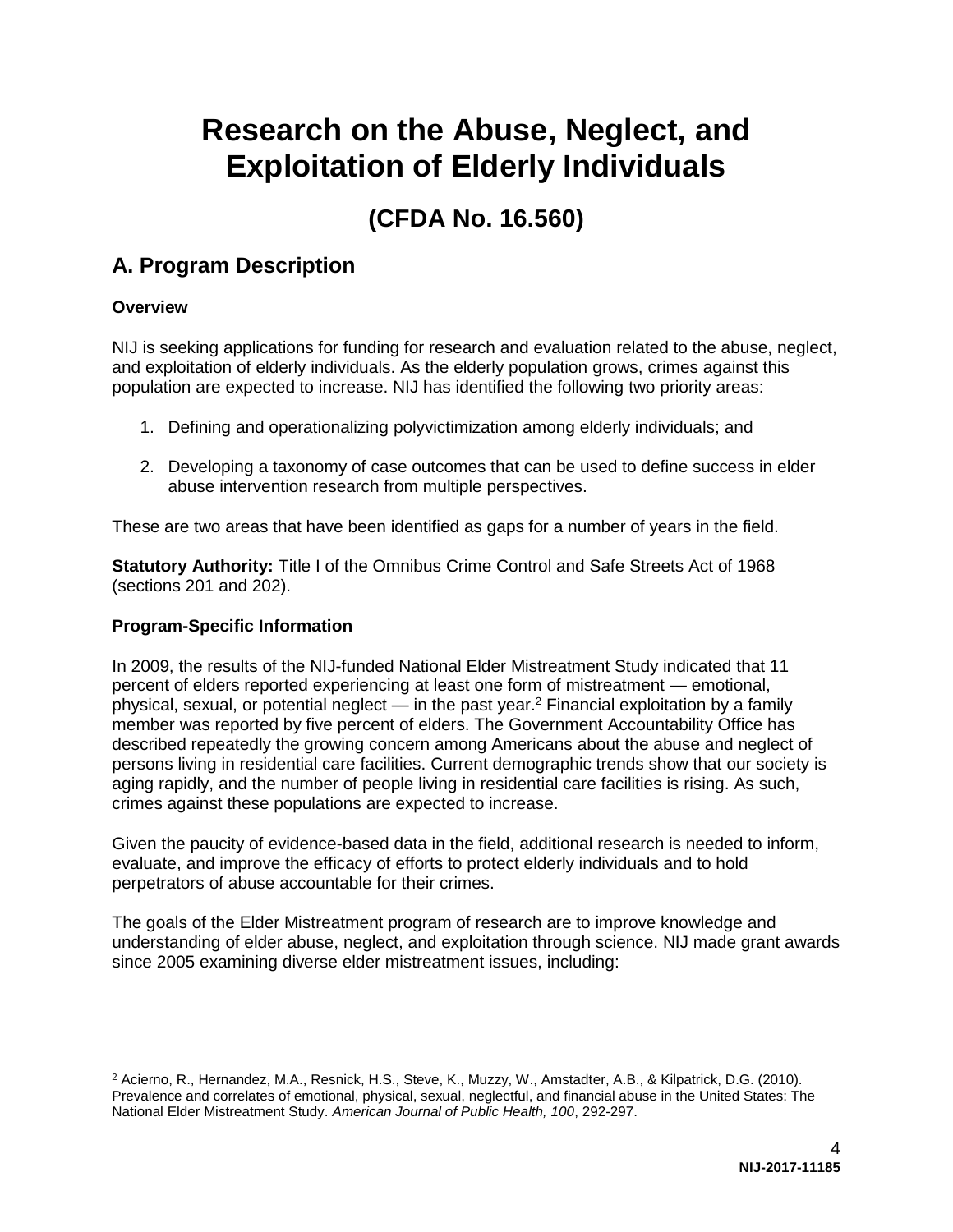- Identification of victimization risk factors.
- Measurement of incidence and prevalence of abuse, including resident-on-resident abuse.
- Exploration of residential care systems' mechanisms for responding to abuse.
- Examination of bruising and pressure ulcers as they relate to abuse, neglect, and care.
- Examination of forensic technologies in the detection of elder abuse.
- Exploration of the factors that contribute to, or are associated with, the financial abuse of the elderly as well as the factors that promote reporting and facilitate investigation of such abuse.
- Evaluation of preventive interventions and forensic center models.
- Estimating the health care related costs of elder abuse.
- Production of screening and assessment tools for financial exploitation and abuse of the elderly.

A compendium with descriptions of all funded projects, including abstracts of the findings from completed projects, demonstrates the breadth and progression of the Elder Mistreatment program of research (see [list of elder mistreatment grants on the NIJ webpage\)](http://nij.gov/topics/crime/elder-abuse/pages/projects.aspx?tags=Elder%20Abuse). Many of the priorities identified in prior NIJ solicitations for research on elder mistreatment have come from the National Research Council's 2003 landmark publication, *Elder Mistreatment: Abuse, Neglect and Exploitation in an Aging America* and subsequent interdisciplinary meetings with researchers and practitioners in the field. In particular, the NIJ [Elder Abuse Workshop in 2008](http://www.nij.gov/topics/crime/elder-abuse/workshop-2008/pages/welcome.aspx) and the National Institute of Aging [Meeting on Research Issues in Elder Mistreatment and](https://www.nia.nih.gov/about/events/2011/meeting-research-issues-elder-mistreatment-and-abuse-and-financial-fraud)  [Abuse and Financial Fraud](https://www.nia.nih.gov/about/events/2011/meeting-research-issues-elder-mistreatment-and-abuse-and-financial-fraud) held in 2010, were influential in shaping NIJ's research agenda over the past several years.

Although there are many other areas where research is needed to address gaps in our knowledge regarding prevention, detection, and responses to abuse, neglect, and exploitation of elderly individuals, NIJ is seeking proposals that address one of the following two priority areas.

**1. Operationalizing polyvictimization among the elderly**. Polyvictimization has been researched extensively among child and youth victims. Even if there is not complete agreement in the field of children exposed to violence, researchers have thoughtfully, and empirically, identified the ways in which a child would be considered to be a polyvictim, including the number of types of victimizations, number of perpetrators, number of incidents, etc. The definition of a child or youth polyvictim is tied to outcomes such as trauma symptoms. $34$  Elder abuse researchers have attempted to adopt the polyvictimization terminology without adequately justifying the way in which they define

 $\overline{a}$ 

<sup>3</sup> Adams, Z. W., Moreland, A., Cohen, J. R., Lee, R. C., Hanson, R. F., Danielson, C. K., & Briggs, E. C. (2016). Polyvictimization: Latent profiles and mental health outcomes in a clinical sample of adolescents. *Psychology of violence*, *6*(1), 145.

<sup>4</sup> Finkelhor, D., Ormrod, R. K., Turner, H. A., & Hamby, S. L. (2005). Measuring poly-victimization using the Juvenile Victimization Questionnaire. *Child abuse & neglect*, *29*(11), 1297-1312.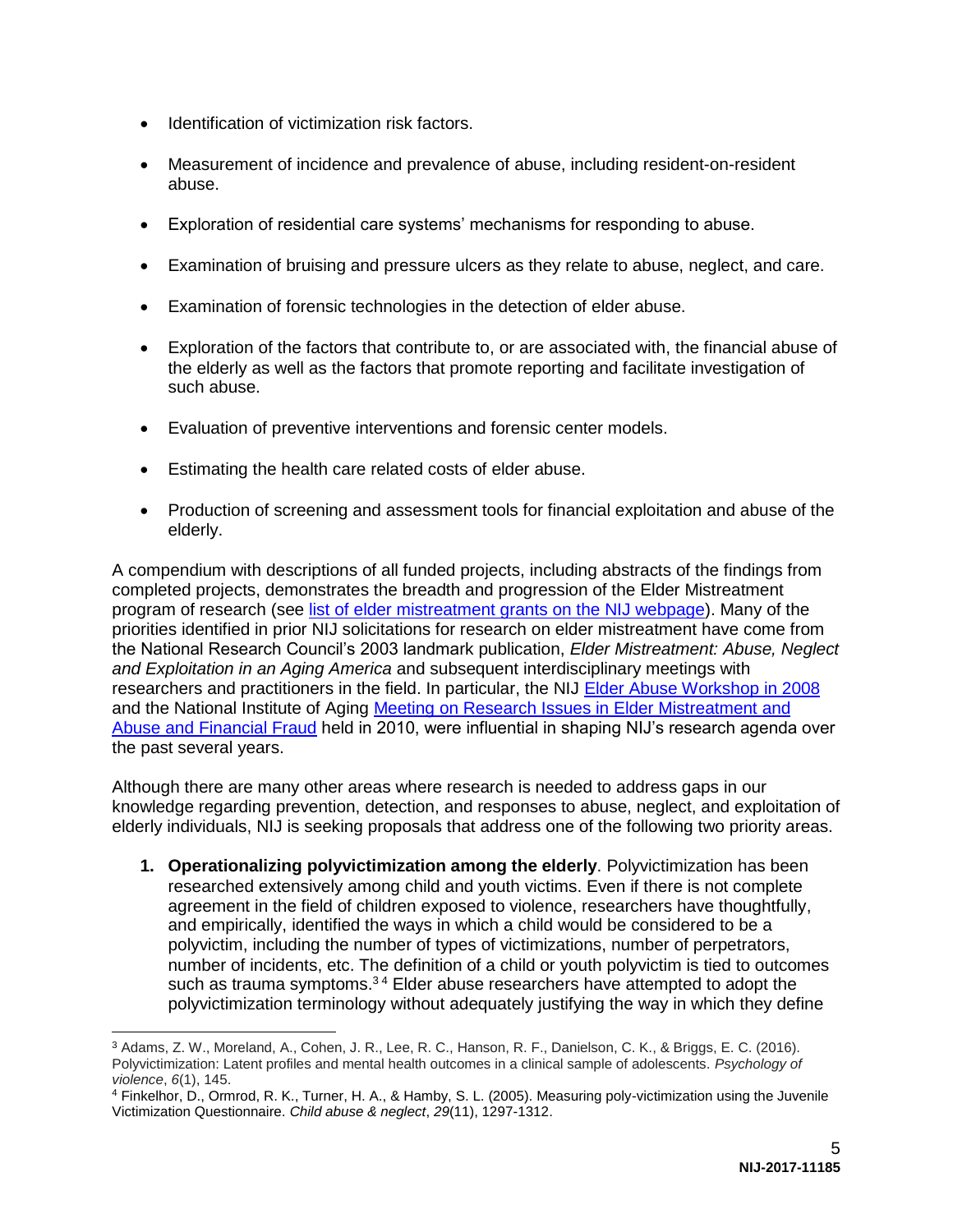polyvictimization. NIJ is attempting to clarify the use of polyvictimization terminology in the elder abuse field by requesting proposals that help to define and operationalize polyvictimization among the elderly. Applicants may propose to use an existing dataset to identify a group (or groups) of polyvictims, so long as the dataset includes multiple types of victimization experienced by elderly individuals and also includes measures of trauma, mental, or physical health. Another option is for applicants to propose collecting supplementary data to create a dataset that would allow for identification of polyvictims (e.g., collecting trauma and mental health data on a sample of elderly victims where victimization data have already been collected). Ultimately, the results should give the field information about empirically-derived ways to determine whether an elder abuse victim should be considered a polyvictim.

**2. Identifying a Taxonomy of Successful Intervention Outcomes**. In many areas of violence prevention and intervention research, defining success is a complicated endeavor. This is particularly true in elder abuse evaluation research where the victim is often reliant on the perpetrator for his or her care. Separation often means that the victim will need to be placed in a nursing home, which many consider to be a worse outcome than enduring the abuse. NIJ seeks proposals that take a systematic, victim-centric approach to measuring success in the evaluation of prevention and intervention research with at-risk or abused elderly individuals. Outcomes across a wide range of domains, including, but not limited to, mental and physical health, financial well-being, housing security, and protection from subsequent abuse should be considered. Research funded under this solicitation may result in a taxonomy of successful case outcomes or an empirically-tested approach to identifying successful case outcomes.

#### <span id="page-6-0"></span>**Goals, Objectives, Deliverables, and Expected Scholarly Products**

The goals of the Elder Mistreatment program of research are to improve knowledge and understanding of elder abuse, neglect, and exploitation. NIJ strives to provide objective and independent knowledge and validated tools to reduce violence against elderly individuals, and promote healing and justice for victims. The objectives of this solicitation are to fund high-quality research projects in the area of elder abuse, neglect, and exploitation. All grantees funded under this solicitation are expected to publish one or more peer-reviewed scientific journal articles, but may include law review journals, academic press books, or book chapters.

**Required Data Sets and Associated Files and Documentation**. Any recipient of an award under this solicitation will be expected to submit to the National Archive of Criminal Justice Data (NACJD) all data sets that result in whole or in part from the work funded by the award, along with associated files and any documentation necessary for future efforts by others to reproduce the project's findings and/or to extend the scientific value of the data set through secondary analysis. For more information, see "Program Narrative" in [Section D. Application and](#page-11-0)  [Submission Information.](#page-11-0)

In addition to these deliverables (and the required reports and data on performance measures described in [Section F. Federal Award Administration](#page-31-0) Information), NIJ expects scholarly products to result from each award under this solicitation, taking the form of one or more published, peer-reviewed, scientific journal articles, and/or (if appropriate) law review journal articles, book chapter(s) or book(s) in the academic press, technological prototypes, patented inventions, or similar scientific products.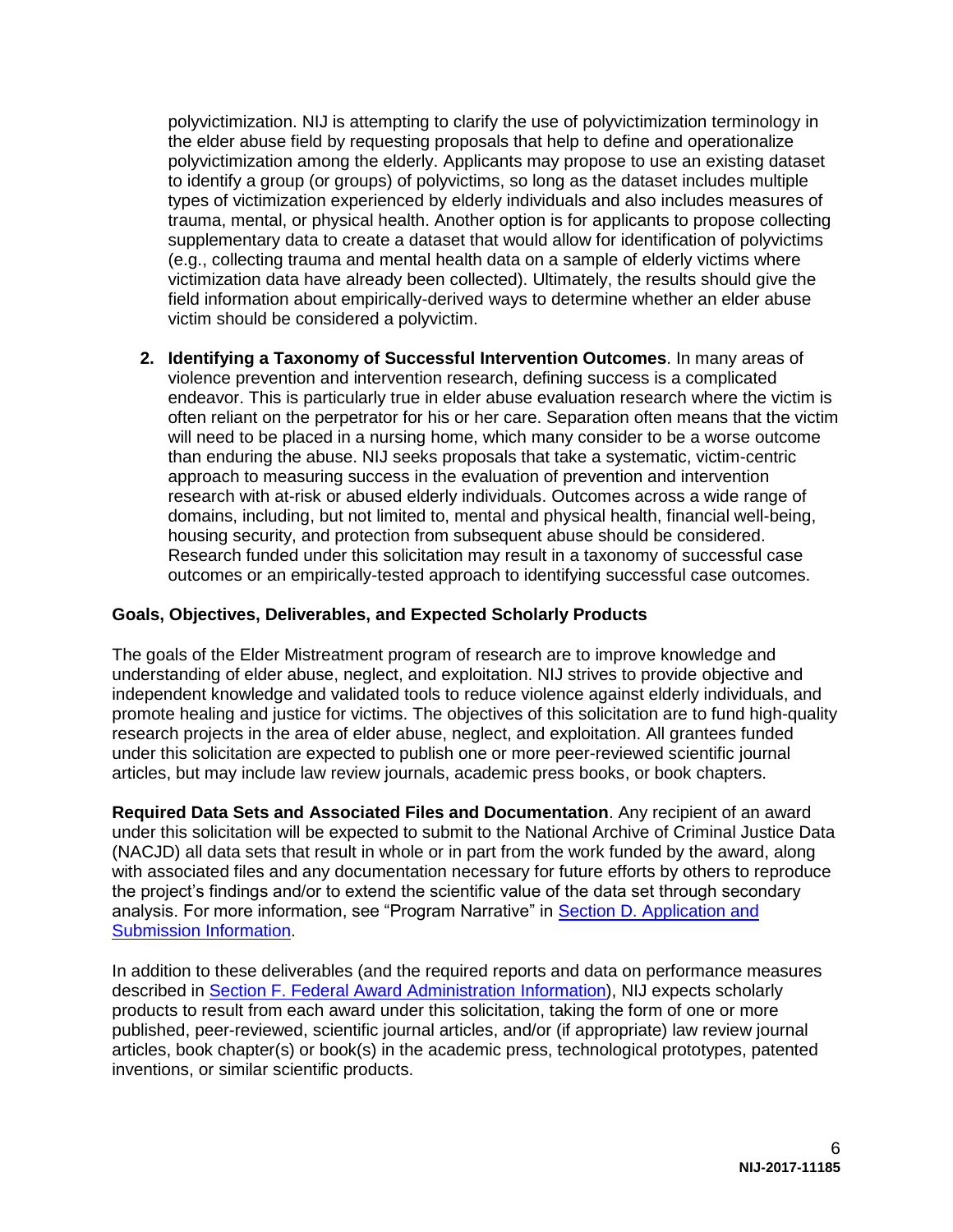The Goals, Objectives, Deliverables, and Expected Scholarly Products are directly related to the performance measures set out in the table immediately below.

#### **Performance Measures**

| Objective                                                                                                                                                     | <b>Performance Measure(s)</b>                                                                                                                                                                                                                                                                                                                                                                                                                                                                                                                                                                                                                                                                                                                                                                                                                                                         | <b>Data Recipient Provides</b>                                                                                                                                                                                                                                                                                                                                                                                                                    |
|---------------------------------------------------------------------------------------------------------------------------------------------------------------|---------------------------------------------------------------------------------------------------------------------------------------------------------------------------------------------------------------------------------------------------------------------------------------------------------------------------------------------------------------------------------------------------------------------------------------------------------------------------------------------------------------------------------------------------------------------------------------------------------------------------------------------------------------------------------------------------------------------------------------------------------------------------------------------------------------------------------------------------------------------------------------|---------------------------------------------------------------------------------------------------------------------------------------------------------------------------------------------------------------------------------------------------------------------------------------------------------------------------------------------------------------------------------------------------------------------------------------------------|
| Conduct research in<br>social and behavioral<br>sciences having clear<br>implications for<br>criminal justice policy<br>and practice in the<br>United States. | 1. Relevance to the needs of the field as<br>measured by whether the project's<br>substantive scope did not deviate from the<br>funded project or any subsequent agency-<br>approved modifications to the scope.<br>2. Quality of the research as demonstrated by<br>the scholarly products that result in whole or<br>in part from work funded under the NIJ<br>award, such as published, peer-reviewed,<br>scientific journal articles, and/or (as<br>appropriate for the funded project) law review<br>journal articles, book chapter(s) or book(s) in<br>the academic press, technological<br>prototypes, patented inventions, or similar<br>scientific products.<br>3. Quality of management as measured by such<br>factors as whether significant project<br>milestones were achieved, reporting and<br>other deadlines were met, and costs<br>remained within approved limits. | 1. Quarterly financial<br>reports, semi-annual<br>and final progress<br>reports of the work<br>performed under the<br>NIJ award, and, if<br>applicable, an annual<br>audit report.<br>2. List of citation(s) to all<br>scholarly products that<br>resulted in whole or in<br>part from work funded<br>under the NIJ award.<br>3. If applicable, each data<br>set that resulted in<br>whole or in part from<br>work funded under the<br>NIJ award. |

# <span id="page-7-0"></span>**B. Federal Award Information**

NIJ expects to make up to two (2) awards, with an estimated total amount awarded of \$500,000 up to \$1,000,000 for multiple projects. NIJ expects to make awards for up to a three (3) year period of performance, to begin on January 1, 2018.

To allow time for (among other things) any necessary post-award review and financial clearance by OJP of the proposed budget (and for any associated responses or other action(s) that may be required of the recipient), applicants should propose an award start date of January 1, 2018.

If the applicant is proposing a project that reasonably could be conducted in discrete phases, with each phase resulting in completion of one or more significant, defined milestones, then NIJ strongly recommends that the applicant structure the application—specifically including the narrative, expected scholarly products, timelines/milestones, and budget detail worksheet and budget narrative—to clearly set out each phase. (This is particularly the case if the applicant proposes a project that will exceed—in cost or the length of the period of performance—the amount or length anticipated for an individual award (or awards) under this solicitation.) Given limitations on the availability to NIJ of funds for awards for research, development, and evaluation, this information will assist NIJ in considering whether partial funding of applications would be productive. (If, in FY 2017, NIJ elects to fund only certain phases of a proposed project, the expected scholarly products from the partial-funding award may, in some cases, vary from those described above.)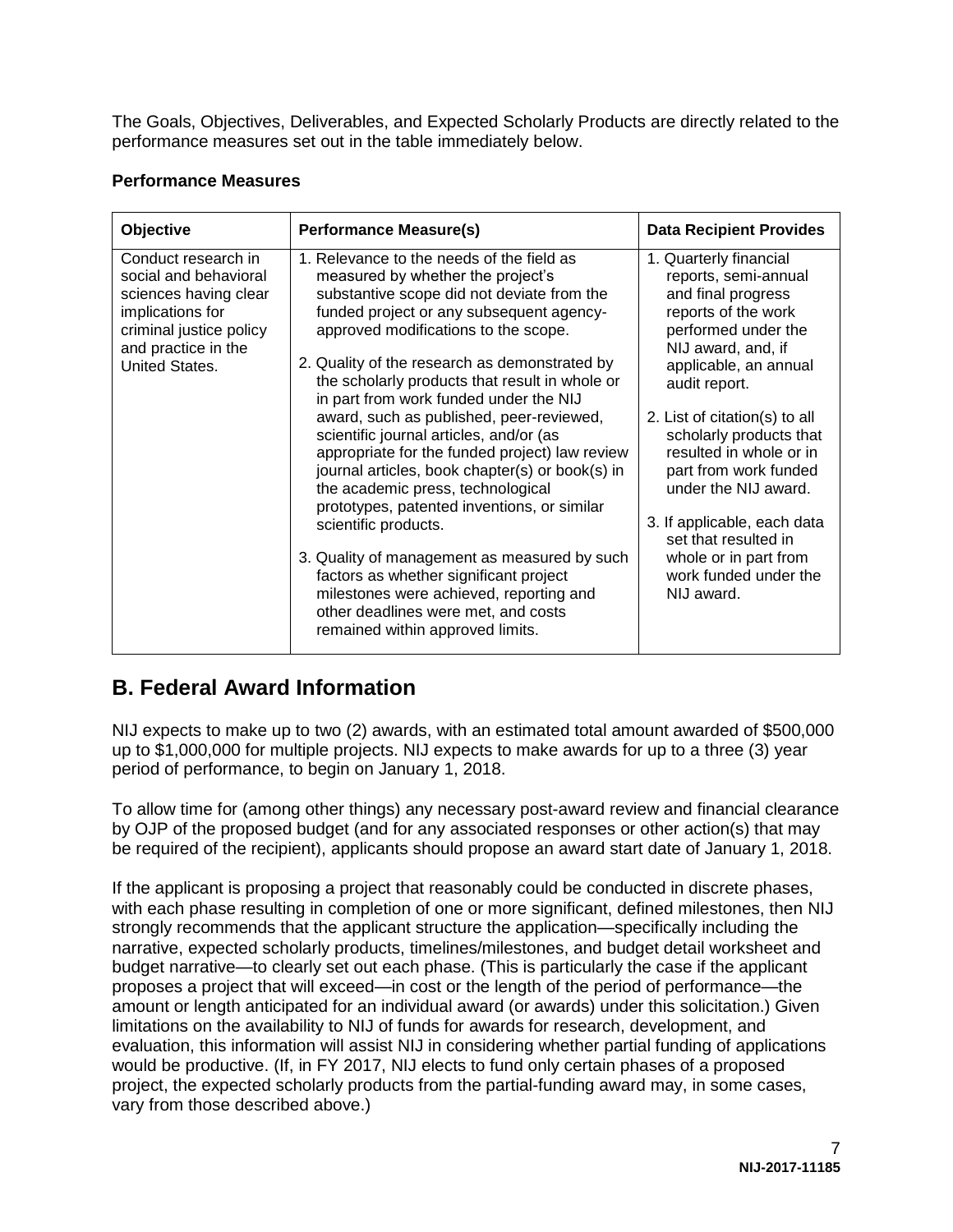NIJ may, in certain cases, provide additional funding in future years to awards made under its research, development, and evaluation solicitations, through supplemental awards. In making decisions regarding supplemental awards, NIJ will consider, among other factors, the availability of appropriations, OJP's strategic priorities, and OJP's assessment of both the management of the award (for example, timeliness and quality of progress reports), and the progress of the work funded under the award.

All awards are subject to the availability of appropriated funds, and to any modifications or additional requirements that may be imposed by law.

# <span id="page-8-0"></span>**Type of Award**

 $\overline{a}$ 

NIJ expects that any award under this solicitation will be in the form of a grant. See [Administrative, National Policy, and Other Legal Requirements,](#page-31-2) under [Section F. Federal Award](#page-31-0)  [Administration Information,](#page-31-0) for a brief discussion of important statutes, regulations, and award conditions that apply to many (or in some cases, all) OJP grants.

**Please note:** Any recipient of an award under this solicitation will be required to comply with DOJ regulations on confidentiality and protection of human subjects. See "Requirements related to Research" under ["Overview of Legal Requirements Generally Applicable to OJP Grants and](http://ojp.gov/funding/Explore/SolicitationRequirements/index.htm)  [Cooperative Agreements -](http://ojp.gov/funding/Explore/SolicitationRequirements/index.htm) FY 2017 Awards" in the [OJP Funding Resource Center.](http://ojp.gov/funding/index.htm)

## <span id="page-8-1"></span>**Financial Management and System of Internal Controls**

Award recipients and subrecipients (including recipients or subrecipients that are pass-through entities<sup>5</sup>) must, as described in the Part 200 Uniform Requirements<sup>6</sup> as set out at 2 C.F.R. 200.303:

- (a) Establish and maintain effective internal control over the Federal award that provides reasonable assurance that [the recipient (and any subrecipient)] is managing the Federal award in compliance with Federal statutes, regulations, and the terms and conditions of the Federal award. These internal controls should be in compliance with guidance in "Standards for Internal Control in the Federal Government" issued by the Comptroller General of the United States and the "Internal Control Integrated Framework", issued by the Committee of Sponsoring Organizations of the Treadway Commission (COSO).
- (b) Comply with Federal statutes, regulations, and the terms and conditions of the Federal awards.
- (c) Evaluate and monitor [the recipient's (and any subrecipient's)] compliance with statutes, regulations and the terms and conditions of Federal awards.
- (d) Take prompt action when instances of noncompliance are identified including noncompliance identified in audit findings.

<sup>&</sup>lt;sup>5</sup> For purposes of this solicitation, the phrase "pass-through entity" includes any recipient or subrecipient that provides a subaward ("subgrant") to carry out part of the funded award or program.

<sup>6</sup> The "Part 200 Uniform Requirements" means the DOJ regulation at 2 C.F.R Part 2800, which adopts (with certain modifications) the provisions of 2 C.F.R. Part 200.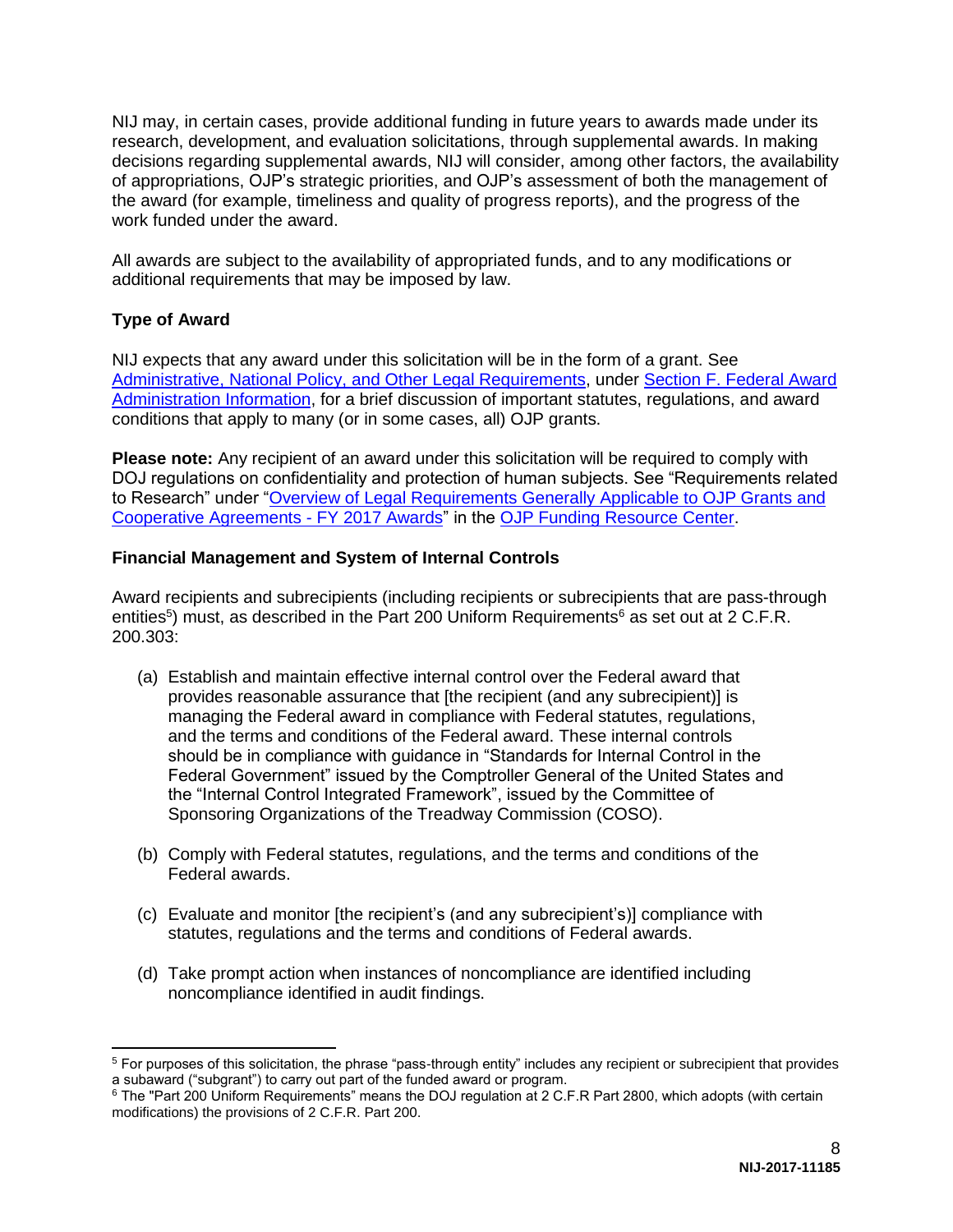(e) Take reasonable measures to safeguard protected personally identifiable information and other information the Federal awarding agency or pass-through entity designates as sensitive or [the recipient (or any subrecipient)] considers sensitive consistent with applicable Federal, state, local, and tribal laws regarding privacy and obligations of confidentiality.

To help ensure that applicants understand applicable administrative requirements and cost principles, OJP encourages prospective applicants to enroll, at no charge, in the DOJ Grants Financial Management Online Training, available [here.](http://ojpfgm.webfirst.com/)

#### <span id="page-9-0"></span>**Budget Information**

## What will not be funded:

- Applications primarily to purchase equipment, materials, or supplies. (A budget may include these items if they are necessary to conduct research, development, demonstration, evaluation, or analysis.)
- Applications that are not responsive to this specific solicitation.

# <span id="page-9-1"></span>**Cost Sharing or Match Requirement**

See "Cofunding" paragraph under item 4 ("Budget and Associated Documentation") under [What](#page-11-2)  [an Application Should Include](#page-11-2) in [Section D. Application and Submission Information.](#page-11-0)

## <span id="page-9-2"></span>**Pre-Agreement Costs (also known as Pre-award Costs)**

Pre-agreement costs are costs incurred by the applicant prior to the start date of the period of performance of the federal award.

OJP does **not** typically approve pre-agreement costs; an applicant must request and obtain the prior written approval of OJP for all such costs. All such costs incurred prior to award and prior to approval of the costs are incurred at the sole risk of the applicant. (Generally, no applicant should incur project costs *before* submitting an application requesting federal funding for those costs.) Should there be extenuating circumstances that make it appropriate for OJP to consider approving pre-agreement costs, the applicant may contact the point of contact listed on the title page of this solicitation for the requirements concerning written requests for approval. If approved in advance by OJP, award funds may be used for pre-agreement costs, consistent with the recipient's approved budget and applicable cost principles. See the section on "Costs Requiring Prior Approval" in the [DOJ Grants Financial Guide](http://ojp.gov/financialguide/DOJ/index.htm) for more information.

## <span id="page-9-3"></span>**Limitation on Use of Award Funds for Employee Compensation; Waiver**

With respect to any award of more than \$250,000 made under this solicitation, a recipient may not use federal funds to pay total cash compensation (salary plus cash bonuses) to any employee of the recipient at a rate that exceeds 110% of the maximum annual salary payable to a member of the federal government's Senior Executive Service (SES) at an agency with a Certified SES Performance Appraisal System for that year. <sup>7</sup> The 2017 salary table for SES

 $\overline{a}$  $7$  OJP does not apply this limitation on the use of award funds to the nonprofit organizations listed in Appendix VIII to 2 C.F.R. Part 200.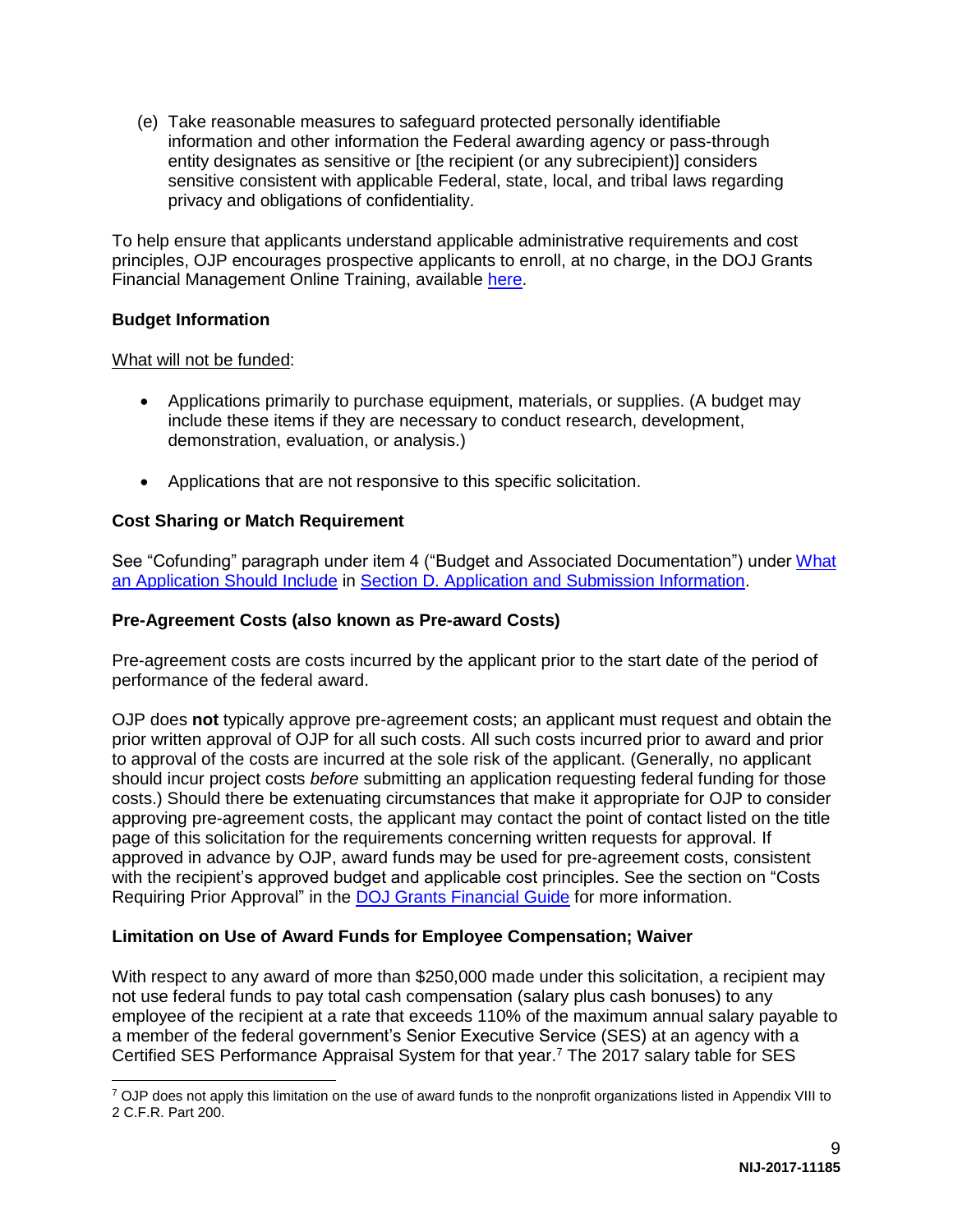employees is available at the Office of Personnel Management [website.](http://www.opm.gov/policy-data-oversight/pay-leave/salaries-wages/salary-tables/17Tables/exec/html/ES.aspx) Note: A recipient may compensate an employee at a greater rate, provided the amount in excess of this compensation limitation is paid with non-federal funds. (Non-federal funds used for any such additional compensation will not be considered matching funds, where match requirements apply.) If only a portion of an employee's time is charged to an OJP award, the maximum allowable compensation is equal to the percentage of time worked times the maximum salary limitation.

The Director of the National Institute of Justice may exercise discretion to waive, on an individual basis, this limitation on compensation rates allowable under an award. An applicant that requests a waiver should include a detailed justification in the budget narrative of its application. An applicant that does not submit a waiver request and justification with its application should anticipate that OJP will require the applicant to adjust and resubmit the budget.

The justification should address — in the context of the work the individual would do under the award — the particular qualifications and expertise of the individual, the uniqueness of a service the individual will provide, the individual's specific knowledge of the proposed program or project, and a statement that explains whether and how the individual's salary under the award would be commensurate with the regular and customary rate for an individual with his/her qualifications and expertise, and for the work he/she would do under the award.

# <span id="page-10-0"></span>**Prior Approval, Planning, and Reporting of Conference/Meeting/Training Costs**

OJP strongly encourages every applicant that proposes to use award funds for any conference-, meeting-, or training-related activity (or similar event) to review carefully—before submitting an application—the OJP policy and guidance on approval, planning, and reporting of such events, available at [www.ojp.gov/financialguide/DOJ/PostawardRequirements/chapter3.10a.htm.](http://ojp.gov/financialguide/DOJ/PostawardRequirements/chapter3.10a.htm) OJP policy and guidance (1) encourage minimization of conference, meeting, and training costs; (2) require prior written approval (which may affect project timelines) of most conference, meeting, and training costs for cooperative agreement recipients and of some conference, meeting, and training costs for grant recipients; and (3) set cost limits, which include a general prohibition of all food and beverage costs.

## <span id="page-10-1"></span>**Costs Associated with Language Assistance (if applicable)**

If an applicant proposes a program or activity that would deliver services or benefits to individuals, the costs of taking reasonable steps to provide meaningful access to those services or benefits for individuals with limited English proficiency may be allowable. Reasonable steps to provide meaningful access to services or benefits may include interpretation or translation services, where appropriate.

For additional information, see the "Civil Rights Compliance" section under ["Overview of Legal](http://ojp.gov/funding/Explore/SolicitationRequirements/index.htm)  [Requirements Generally Applicable to OJP Grants and Cooperative Agreements -](http://ojp.gov/funding/Explore/SolicitationRequirements/index.htm) FY 2017 [Awards"](http://ojp.gov/funding/Explore/SolicitationRequirements/index.htm) in the [OJP Funding Resource Center.](http://ojp.gov/funding/index.htm)

## **Participant Support Costs and Incentives for Social Science Research**

NIJ has established policies concerning the use of reasonable and justified stipends (including travel costs) and incentives to support research integrity; please see Participant Support Costs and Incentives for Social Science Research at [http://www.nij.gov/funding/Pages/research-](http://www.nij.gov/funding/Pages/research-participant-costs-and-incentives.aspx)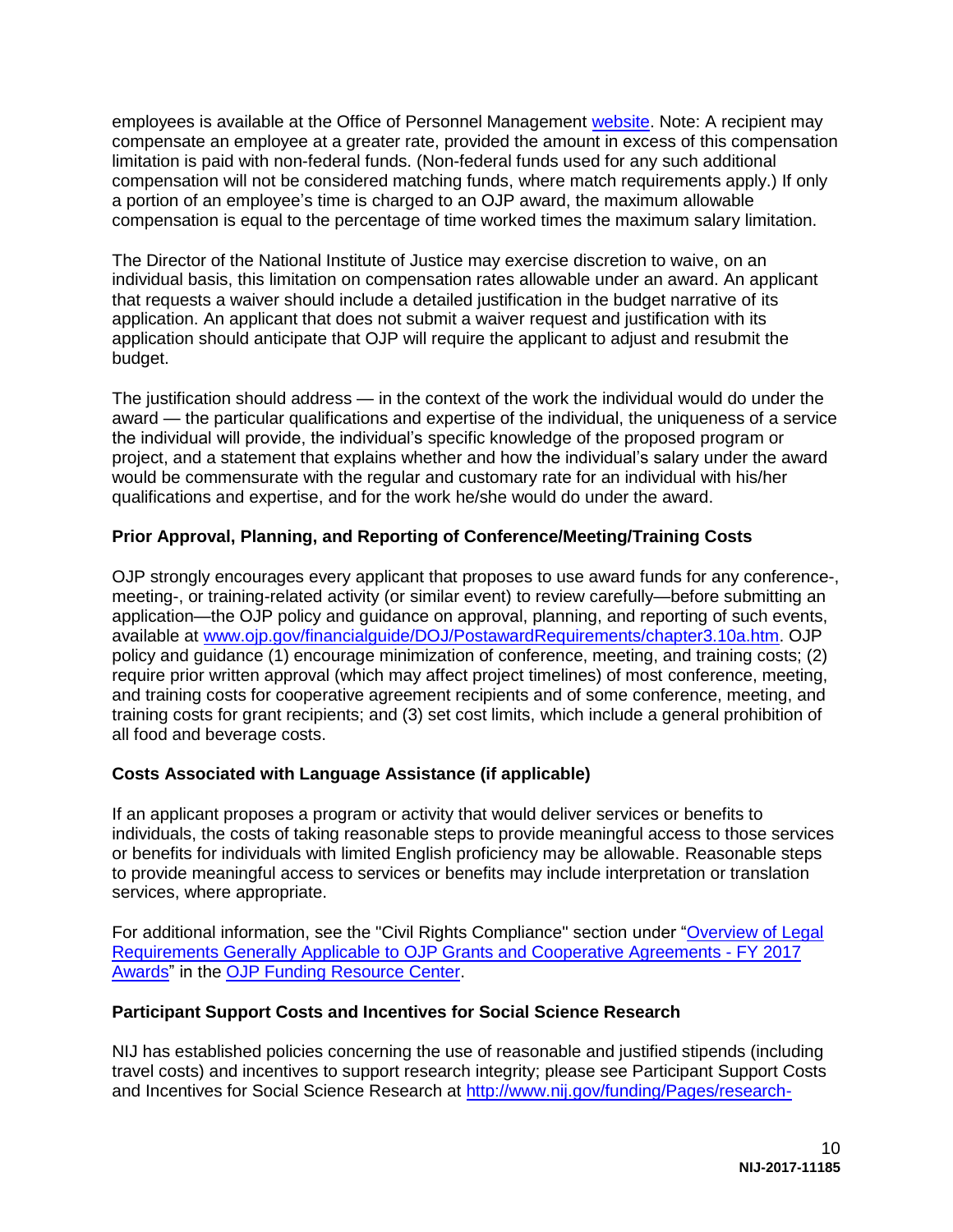[participant-costs-and-incentives.aspx](http://www.nij.gov/funding/Pages/research-participant-costs-and-incentives.aspx) for guidance on requests for approval and proper tracking protocol.

# <span id="page-11-1"></span>**C. Eligibility Information**

For eligibility information, see the title page.

For information on cost sharing or match requirements, see ["What an Application Should](#page-11-2)  [Include"](#page-11-2) in [Section D. Application and Submission Information.](#page-11-0)

# <span id="page-11-0"></span>**D. Application and Submission Information**

# <span id="page-11-2"></span>**What an Application Should Include**

This section describes in detail what an application should include. An applicant should anticipate that if it fails to submit an application that contains all of the specified elements, it may negatively affect the review of its application; and, should a decision be made to make an award, it may result in the inclusion of award conditions that preclude the recipient from accessing or using award funds until the recipient satisfies the conditions and OJP makes the funds available.

Moreover, an applicant should anticipate that an application that OJP determines is nonresponsive to the scope of the solicitation, or that OJP determines does not include the application elements that NIJ has designated to be critical, will neither proceed to peer review nor receive further consideration. For this solicitation, NIJ has designated the following application elements as critical: Program Narrative, Budget Detail Worksheet, Budget Narrative, and resumes/curriculum vitae of key personnel. (For purposes of this solicitation, "key personnel" means the principal investigator, and any and all co-principal investigators.) An applicant may combine the Budget Narrative and the Budget Detail Worksheet in one document. However, if an applicant submits only one budget document, it must contain **both** narrative and detail information. Please review the "Note on File Names and File Types" under [How to Apply](#page-24-0) to be sure applications are submitted in permitted formats.

OJP strongly recommends that applicants use appropriately descriptive file names (e.g., "Program Narrative," "Budget Detail Worksheet and Budget Narrative," "Timelines," "Memoranda of Understanding," "Resumes") for all attachments. Also, OJP recommends that applicants include resumes in a single file.

## **1. Information to Complete the Application for Federal Assistance (SF-424)**

The SF-424 is a required standard form used as a cover sheet for submission of preapplications, applications, and related information. Grants.gov and OJP's Grants Management System (GMS) take information from the applicant's profile to populate the fields on this form. When selecting "type of applicant," if the applicant is a for-profit entity, select "For-Profit Organization" or "Small Business" (as applicable).

To avoid processing delays, an applicant must include an accurate legal name on its SF-424. Current OJP award recipients, when completing the field for "Legal Name" should use the same legal name that appears on the prior year award document which is also the legal name stored in OJP's financial system. On the SF-424, enter the Legal Name in box 5 and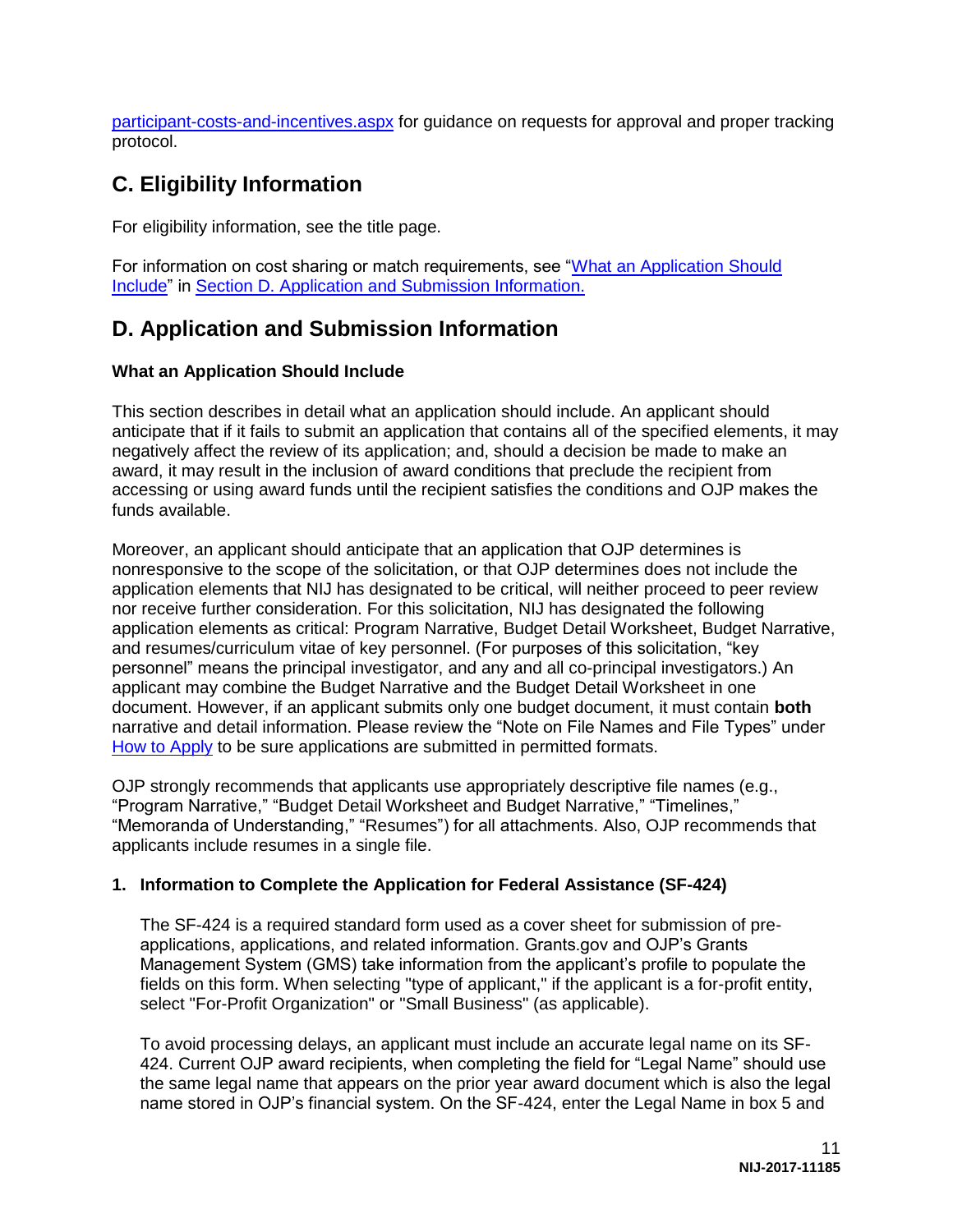Employer Identification Number (EIN) in box 6 exactly as it appears on the prior year award document. An applicant with a current, active award(s) must ensure that its GMS profile is current. If the profile is not current, the applicant should submit a Grant Adjustment Notice updating the information on its GMS profile prior to applying under this solicitation.

A new applicant entity should enter the Official Legal Name and address of the applicant entity in box 5 and the EIN in box 6 of the SF-424. An applicant must attach official legal documents to its applications (e.g., articles of incorporation, 501C3, etc.) to confirm the legal name, address, and EIN entered into the SF-424.

**Intergovernmental Review:** This solicitation ("funding opportunity") **is not** subject to [Executive Order 12372.](http://www.archives.gov/federal-register/codification/executive-order/12372.html) (In completing the SF-424, an applicant is to answer question 19 by selecting the response that the "Program is not covered by E.O. 12372.")

#### **2. Project Abstract**

The project abstract is a very important part of the application, and serves as an introduction to the proposed project. NIJ uses the project abstract for a number of purposes, including assignment of the application to an appropriate review panel. If the application is funded, the project abstract typically will become public information and be used to describe the project.

Applications should include a high-quality project abstract that summarizes the proposed project in 250-400 words. Project abstracts should be—

- Written for a general public audience.
- Submitted as a separate attachment with "Project Abstract" as part of its file name.
- Single-spaced, using the form's standard 12-point font (with 1-inch margins).

As a separate attachment, the project abstract will **not** count against the page limit for the program narrative.

Project abstracts should follow the detailed template (including the detailed instructions as to content) available at [www.nij.gov/funding/documents/nij-project-abstract-template.pdf.](http://nij.gov/funding/documents/nij-project-abstract-template.pdf)

#### **3. Program Narrative**

The program narrative section of the application should not exceed 30 double-spaced pages in 12-point font with 1-inch margins. If included in the main body of the program narrative, tables, charts, figures, and other illustrations count toward the 30-page limit for the narrative section. The project abstract, table of contents, appendices, and government forms do not count toward the 30-page limit.

If the program narrative fails to comply with these length-related restrictions, NIJ may consider such noncompliance in peer review and in final award decisions.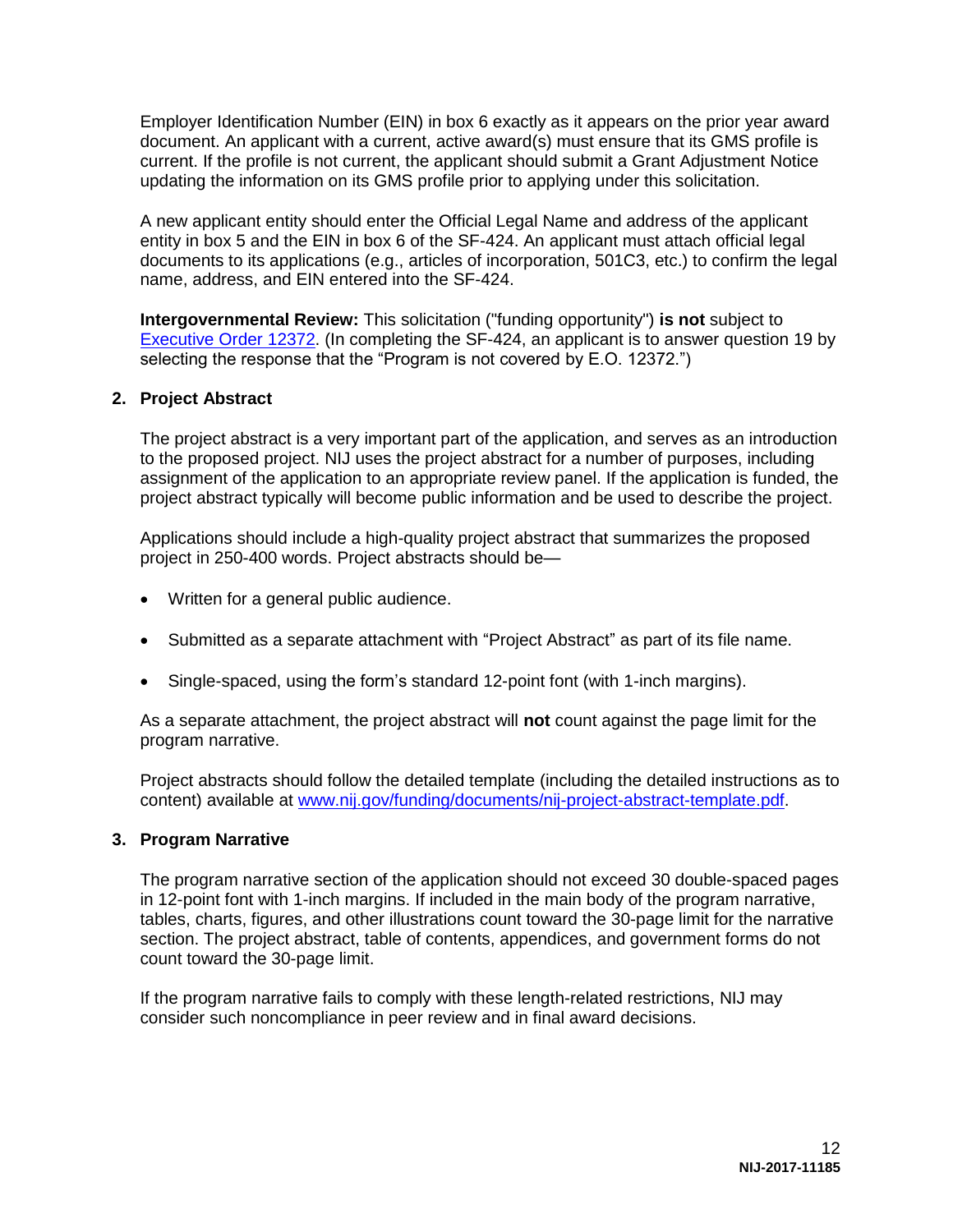The following sections should be included as part of the program narrative.<sup>8</sup>

#### Program Narrative Guidelines:

**a. Title Page** (not counted against the 30-page program narrative limit).

The title page should include the title of the project, submission date, funding opportunity number, and the name and complete contact information (that is, address, telephone number, and e-mail address) for both the applicant and the principal investigator.

**b. Resubmit Response** (if applicable) (not counted against the 30-page program narrative limit).

If an applicant is resubmitting an application presented previously to NIJ, but not funded, the applicant should indicate this. A statement should be provided, no more than two pages, addressing: (1) the title, submission date, and NIJassigned application number of the previous application, and (2) a brief summary of revisions to the application, including responses to previous feedback received from NIJ.

**c. Table of Contents and Figures** (not counted against the 30-page program narrative limit).

## **d. Main Body.**

 $\overline{a}$ 

The main body of the program narrative should describe the proposed project in depth. The following sections should be included as part of the program narrative:

- Statement of the Problem.
- Project Design and Implementation.
- Potential Impact.
- Capabilities/Competencies.

Within these sections, the narrative should address:

- Purpose, goals, and objectives.
- Review of relevant literature.

<sup>&</sup>lt;sup>8</sup> As noted earlier, if the proposed program or project reasonably could be conducted in discrete phases, with each phase resulting in completion of one or more significant, defined milestones, then NIJ strongly recommends that the applicant structure the application – specifically including the narrative, expected scholarly products, timelines/milestones, and budget detail worksheet and budget narrative – to set out each phase clearly. (In appropriate cases, the expected scholarly product(s) from a particular phase may vary from those described above.) See generally "Goals, Objectives, Deliverables, and Expected Scholarly Products" under "Program-Specific Information," above.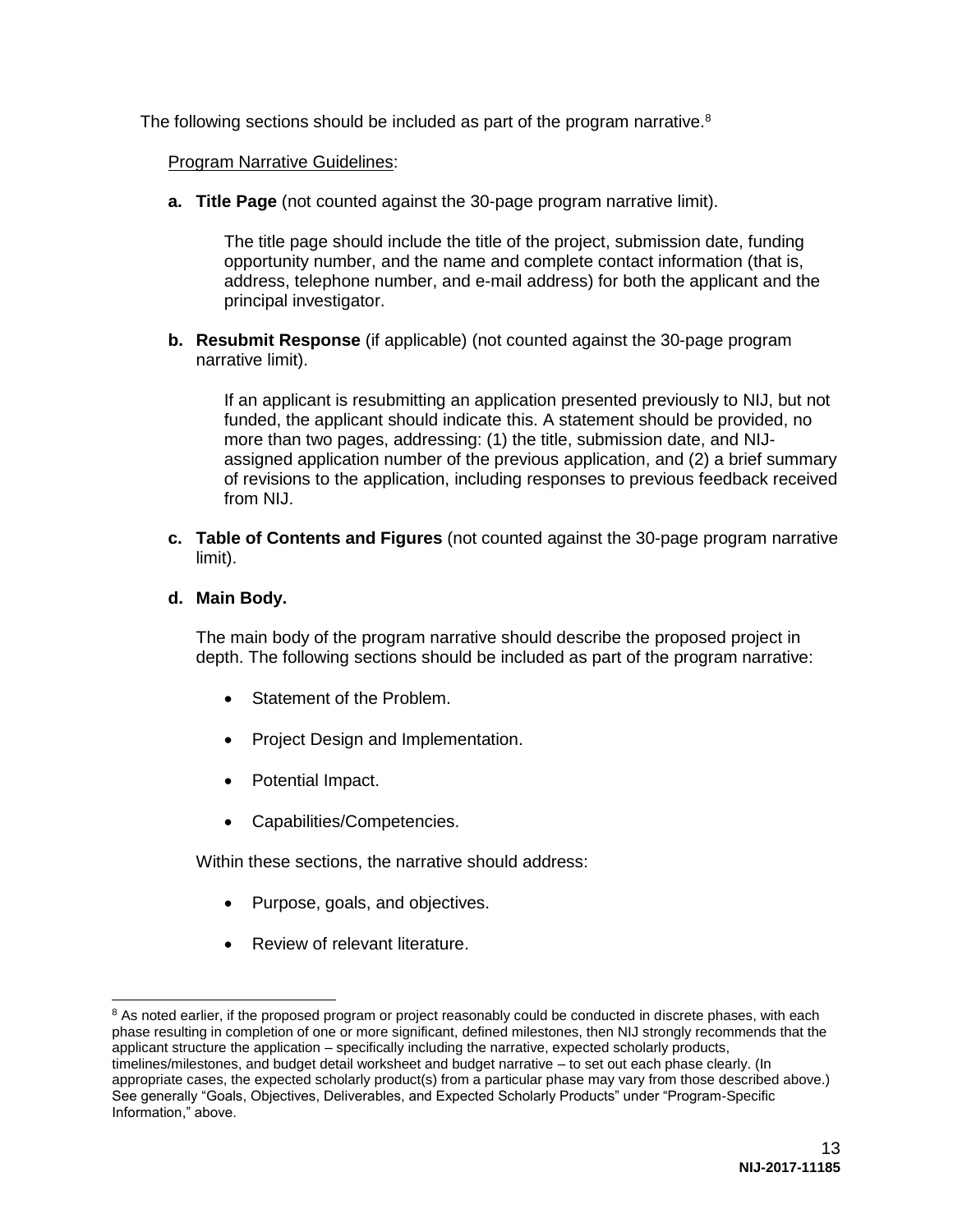- Detailed description of research design and methods, such as research questions, hypotheses, description of sample, and analysis plan.
- Planned Scholarly Products (See Goals, Objectives, Deliverables, and [Expected Scholarly Products](#page-6-0) under [Program-Specific Information,](#page-4-2) above, for a discussion of expected scholarly products
- Implications for criminal justice policy and practice in the United States.
- Management plan and organization.
- Plan for Dissemination to Broader Audiences (if applicable to the proposed project). Applicants should identify plans (if any) to produce or to make available to broader interested audiences — such as criminal/juvenile justice (and other related fields) practitioners or policymakers — summary information from the planned scholarly products of the proposed project (such as summaries or translational materials of articles in peer-reviewed scientific journals), in a form designed to be readily accessible and useful to those audiences. (Such dissemination might include, for example, trade press articles and webinars.)
- **e. Appendices** not counted against the 30-page program narrative limit) include:
	- Bibliography/references
	- Any tools/instruments, questionnaires, tables/charts/graphs, or maps pertaining to the proposed project that are supplemental to such items included in the main body of the narrative
	- Curriculum vitae or resumes of the principal investigator and any and all coprincipal investigators. In addition, curriculum vitae, resumes, or biographical sketches of all other individuals (regardless of "investigator" status) who will be significantly involved in substantive aspects of the proposed project (including, for example, individuals such as statisticians used to conduct proposed data analysis)
	- To assist OJP in assessing actual or apparent conflicts of interest (including such conflicts on the part of prospective reviewers of the application, a complete list of the individuals named or otherwise identified anywhere in the application (including in the budget or in any other attachment) who will or may work (or advise or consult) on the proposed research, development, or evaluation project. This applies to all such individuals, including, for example, individuals who are or would be employees of the applicant or employees of any proposed subrecipient entity, any individuals who themselves may be a subrecipient, and individuals who may (or will) work without compensation (such as advisory board members). This appendix to the program narrative is to include, for each listed individual: name, title, employer, any other potentially-pertinent organizational affiliation(s), and the individual's proposed roles and responsibilities in carrying out the proposed project. If the application identifies any specific entities or organizations (other than the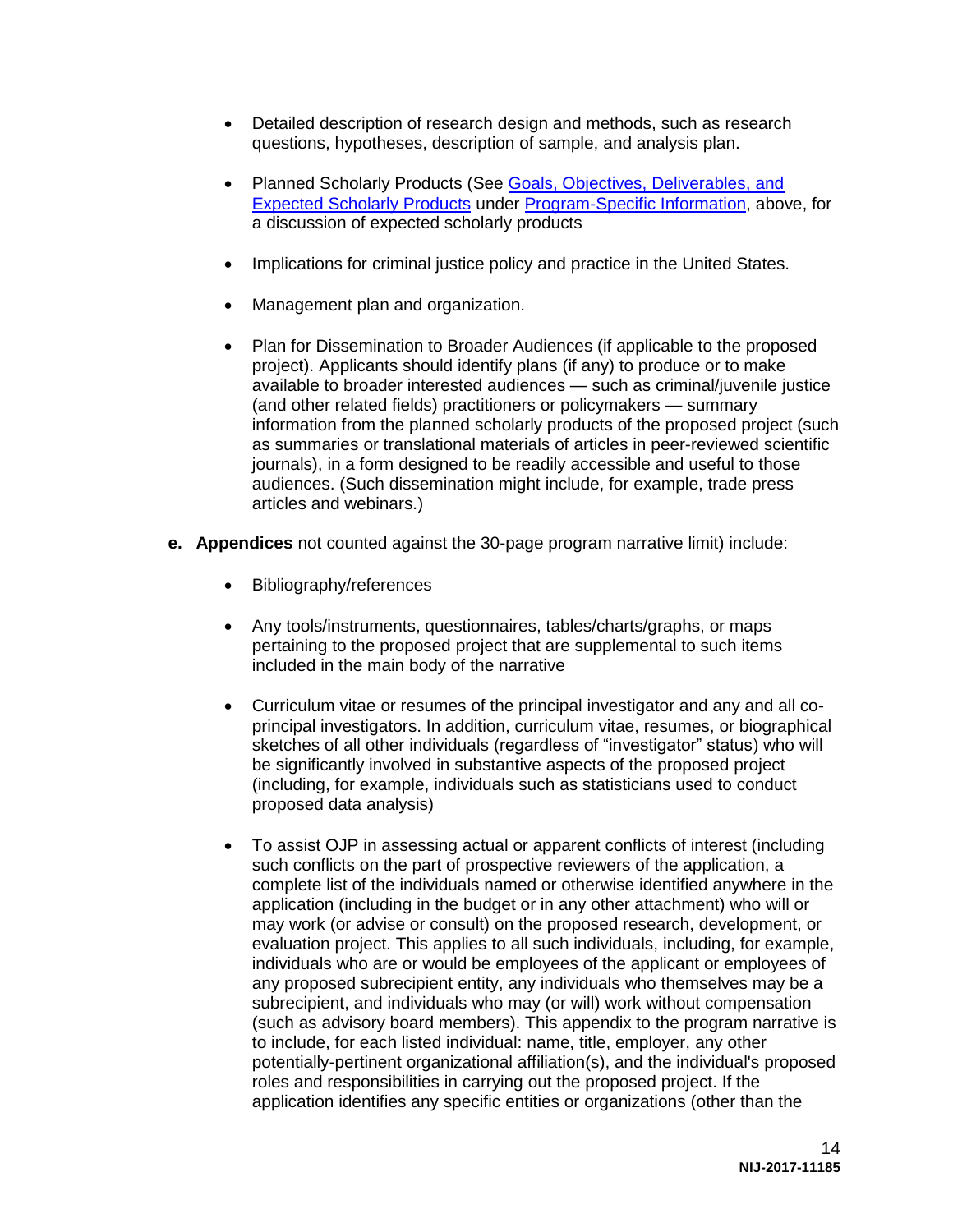applicant) that will or may work (or advise or consult) on the proposed project, without also naming any associated individuals, the name of each such organization also should be included on this list. Applicants should use the "Proposed Project Staff, Affiliation, and Roles" form available at [www.nij.gov/funding/documents/nij-project-staff-template.xlsx](http://www.nij.gov/funding/documents/nij-project-staff-template.xlsx) to provide this list.

If the application (including the budget) identifies any proposed noncompetitive agreements that are or may be considered procurement "contracts" (rather than subawards) for purposes of federal grants administrative requirements the applicant also must list the entities with which the applicant proposes to contract. Applicants should provide this list as a separate sheet entitled "Proposed non-competitive procurement contracts."

For information on distinctions — for purposes of federal grants administrative requirements — between subawards and procurement contracts under awards, see "Budget and Associated Documentation," below.

- Proposed project timeline and expected milestones
- Human Subjects Protection paperwork (documentation and forms related to Institutional Review Board (IRB) review). (See [nij.gov/funding/humansubjects/Pages/welcome.aspx\)](http://nij.gov/funding/humansubjects/Pages/welcome.aspx) **Note**: Final IRB approval is not required at the time an application is submitted.
- Privacy Certificate (for further guidance go to [nij.gov/funding/humansubjects/pages/confidentiality.aspx\)](http://nij.gov/funding/humansubjects/pages/confidentiality.aspx)
- List of any previous and current NIJ awards to the applicant and investigator(s), including the NIJ-assigned award numbers and a brief description of any scholarly products that resulted in whole or in part from work funded under the NIJ award(s). (See "Goals, Objectives, Deliverables, and Expected Scholarly Products" under "Program-Specific Information," above, for definition of "scholarly products.")
- Letters of cooperation/support or administrative agreements from organizations collaborating in the project, such as law enforcement and correctional agencies (if applicable)
- List of other agencies, organizations, or funding sources to which this application has been submitted (if applicable)
- Data archiving plan. Applicants should anticipate that NIJ will require (through special award conditions, which may include a partial withholding of award funds) that data sets resulting in whole or in part from projects funded under this solicitation be submitted for archiving with the NACJD (See [www.nij.gov/funding/data-resources-program/applying/Pages/data-archiving](http://www.nij.gov/funding/data-resources-program/applying/Pages/data-archiving-strategies.aspx)[strategies.aspx\)](http://www.nij.gov/funding/data-resources-program/applying/Pages/data-archiving-strategies.aspx)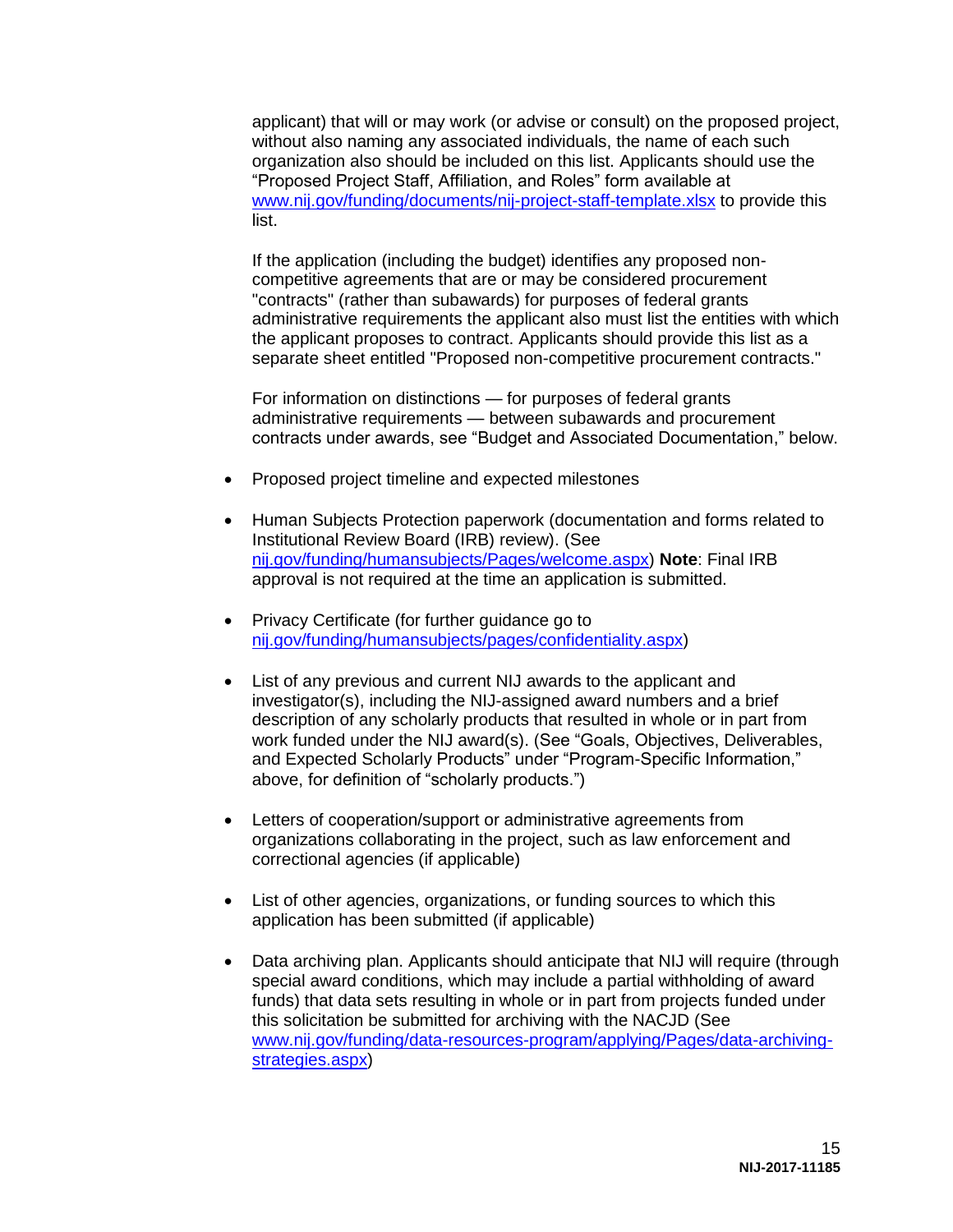Applications should include as an appendix a brief plan — labeled "Data Archiving Plan" — to comply with data archiving requirements. The plan should provide brief details about proposed data management and archiving, including submission to NIJ (through NACJD) of **all files and documentation** necessary to allow for future efforts by others to reproduce the project's findings and/or to extend the scientific value of the data set through secondary analysis. Pertinent files and documentation include, among other things, qualitative and quantitative data produced, instrumentation and data collection forms, codebook(s), any specialized programming code necessary to reproduce all constructed measures and the original data analysis, description of necessary de-identification procedures, and (when required) a copy of the privacy certificate and informed consent protocols.

The plan should be one or two pages in length and include the level of effort associated with meeting archiving requirements.

Note that required data sets are to be submitted 90 days before the end of the period of performance.

#### **4. Budget and Associated Documentation**

#### **a. Budget Detail Worksheet**

A sample Budget Detail Worksheet can be found at [www.ojp.gov/funding/Apply/Resources/BudgetDetailWorksheet.pdf.](http://ojp.gov/funding/Apply/Resources/BudgetDetailWorksheet.pdf) An applicant that submits its budget in a different format should use the budget categories listed in the sample budget worksheet. (An applicant should include in the budget work associated with satisfying data archiving requirements.) NIJ expects applicants to provide a thorough narrative for each section of the Budget Detail Worksheet. The Budget Detail Worksheet should break out costs by year.

For questions pertaining to budget and examples of allowable and unallowable costs, see the [DOJ Grants Financial Guide.](http://ojp.gov/financialguide/DOJ/index.htm)

#### **b. Budget Narrative**

The budget narrative should thoroughly and clearly describe every category of expense listed in the Budget Detail Worksheet. OJP expects proposed budgets to be complete, cost effective, and allowable (e.g., reasonable, allocable, and necessary for project activities).

An applicant should demonstrate in its budget narrative how it will maximize cost effectiveness of award expenditures. Budget narratives should generally describe cost effectiveness in relation to potential alternatives and the goals of the project. For example, a budget narrative should detail why planned in-person meetings are necessary, or how technology and collaboration with outside organizations could be used to reduce costs, without compromising quality.

The budget narrative should be mathematically sound and correspond clearly with the information and figures provided in the Budget Detail Worksheet. The narrative should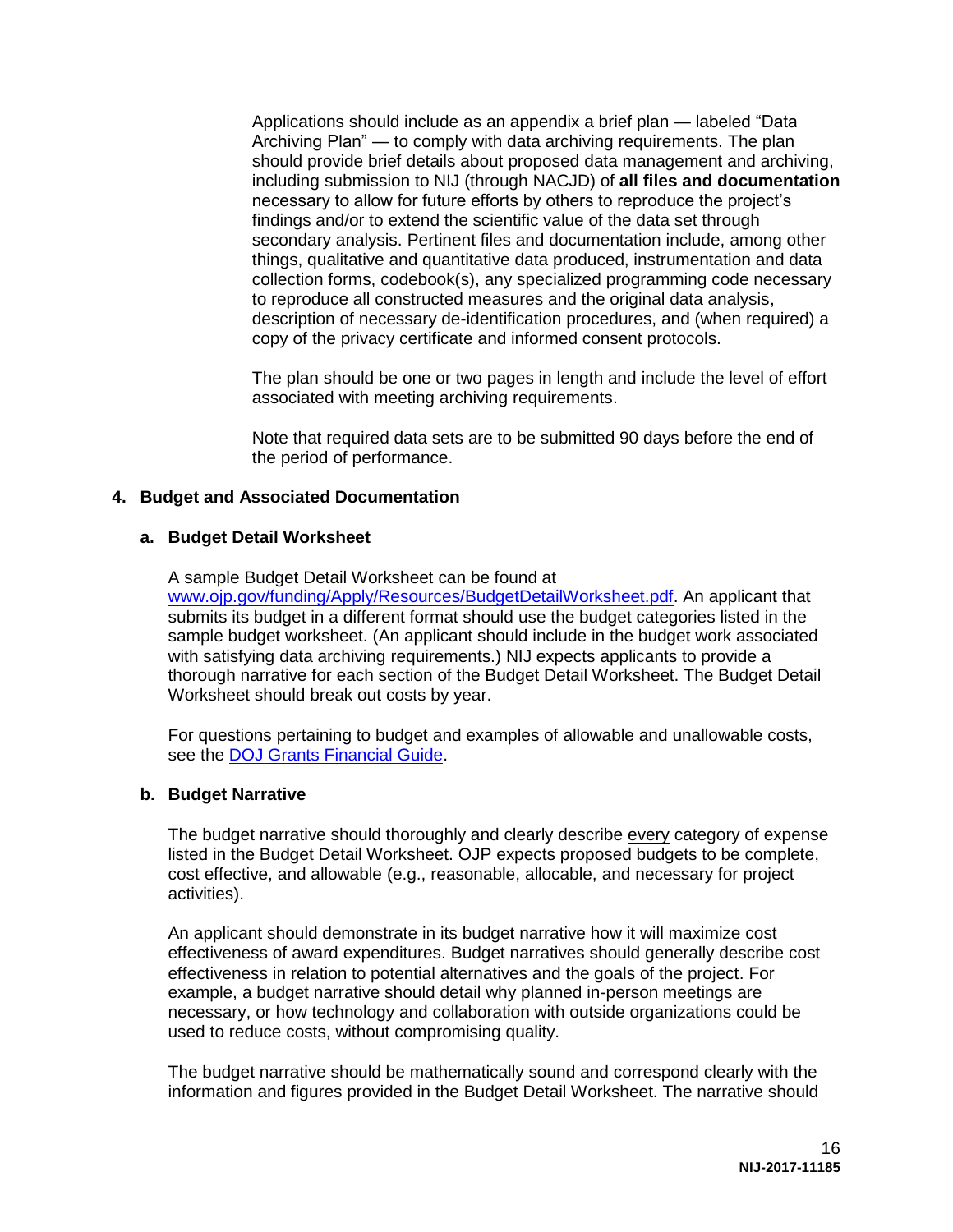explain how the applicant estimated and calculated all costs, and how those costs are necessary to the completion of the proposed project. The narrative may include tables for clarification purposes, but need not be in a spreadsheet format. As with the Budget Detail Worksheet, the budget narrative should describe costs by year.

#### **c. Cofunding**

An award made by NIJ under this solicitation may account for up to 100 percent of the total cost of the project. The application should indicate whether it is feasible for the applicant to contribute cash, facilities, or services as non-federal support for the project. The application should identify generally any such contributions that the applicant expects to make and the proposed budget should indicate in detail which items, if any, will be supported with non-federal contributions.

For additional match information, see the [Cost Sharing or Match Requirement](#page-9-1) section under **Section B. Federal Award Information**.

If a successful application proposes a voluntary match amount, and OJP approves the budget, the total match amount incorporated into the approved budget becomes mandatory and subject to audit.

#### **d. Information on Proposed Subawards (if any), as well as on Proposed Procurement Contracts (if any)**

Applicants for OJP awards typically may propose to make "subawards." Applicants also may propose to enter into procurement "contracts" under the award.

Whether — for purposes of federal grants administrative requirements — a particular agreement between a recipient and a third party will be considered a "subaward" or instead considered a procurement "contract" under the award is determined by federal rules and applicable OJP guidance. It is an important distinction, in part because the federal administrative rules and requirements that apply to "subawards" and procurement "contracts" under awards differ markedly.

In general, the central question is the relationship between what the third-party will do under its agreement with the recipient and what the recipient has committed (to OJP) to do under its award to further a public purpose (e.g., services the recipient will provide, products it will develop or modify, research or evaluation it will conduct). If a third party will provide some of the services the recipient has committed (to OJP) to provide, will develop or modify all or part of a product the recipient has committed (to OJP) to develop or modify, or will conduct part of the research or evaluation the recipient has committed (to OJP) to conduct, OJP will consider the agreement with the third party a subaward for purposes of federal grants administrative requirements.

This will be true **even if** the recipient, for internal or other non-federal purposes, labels or treats its agreement as a procurement, a contract, or a procurement contract. Neither the title nor the structure of an agreement determines whether the agreement — for purposes of federal grants administrative requirements — is a subaward or is instead a procurement "contract" under an award.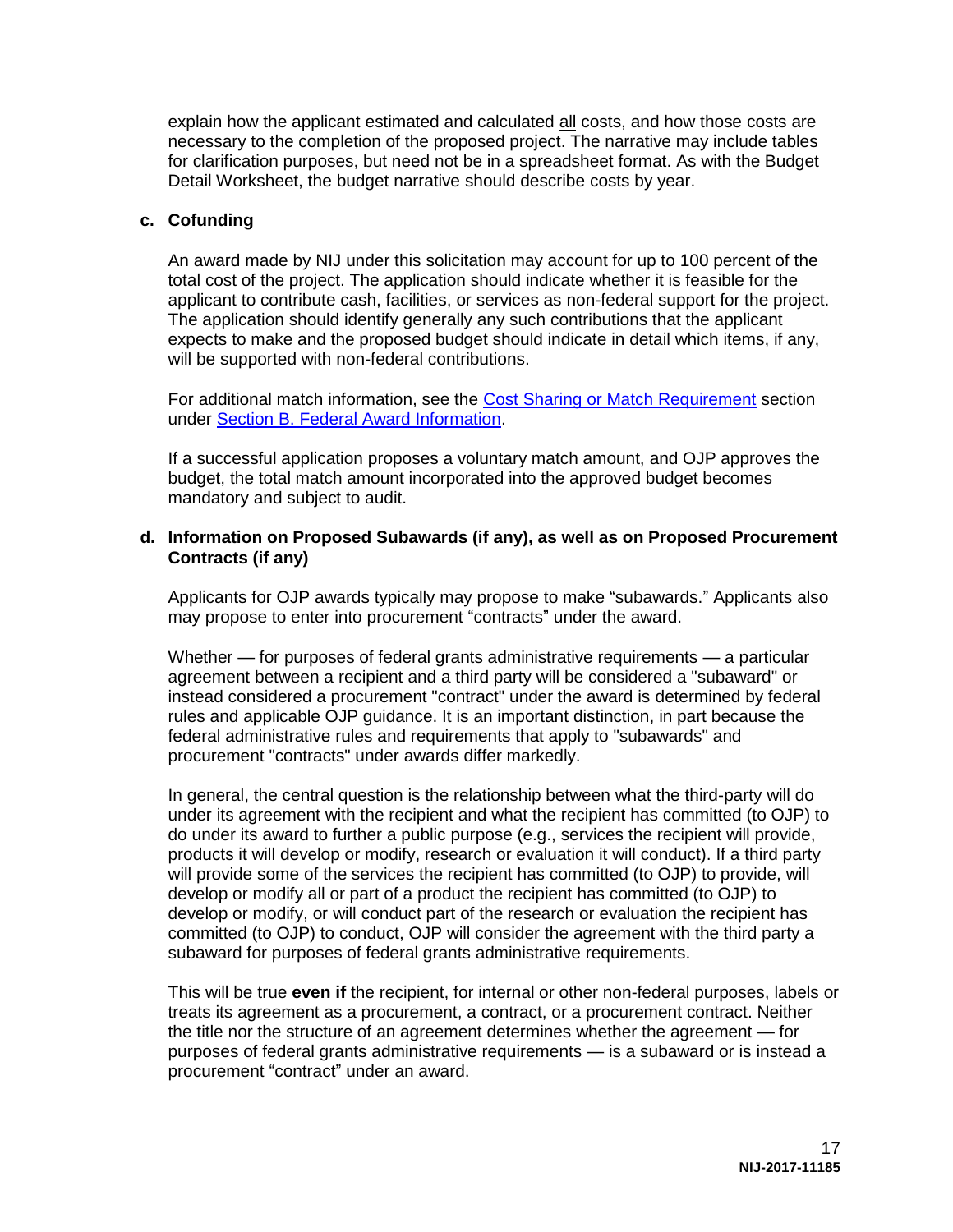Additional guidance on the circumstances under which (for purposes of federal grants administrative requirements) an agreement constitutes a subaward as opposed to a procurement contract under an award, is available (along with other resources) on the [OJP Part 200 Uniform Requirements](http://ojp.gov/funding/Part200UniformRequirements.htm) web page.

#### **1. Information on proposed subawards**

A recipient of an OJP award may not make subawards ("subgrants") unless the recipient has specific federal authorization to do so. Unless an applicable statute or DOJ regulation specifically authorizes (or requires) subawards, a recipient must have authorization from OJP before it may make a subaward.

A particular subaward may be authorized by OJP because the recipient included a sufficiently-detailed description and justification of the proposed subaward in the application as approved by OJP. If, however, a particular subaward is not authorized by federal statute or regulation, and is not sufficiently described and justified in the application as approved by OJP, the recipient will be required, post-award, to request and obtain written authorization from OJP before it may make the subaward.

If an applicant proposes to make one or more subawards to carry out the federal award and program, the applicant should — (1) identify (if known) the proposed subrecipient(s), (2) describe in detail what each subrecipient will do to carry out the federal award and federal program, and (3) provide a justification for the subaward(s), with details on pertinent matters such as special qualifications and areas of expertise. Pertinent information on subawards should appear not only in the Program Narrative, but also in the Budget Detail Worksheet and Budget Narrative.

#### **2. Information on proposed procurement contracts (with specific justification for proposed noncompetitive contracts over \$150,000)**

Unlike a recipient contemplating a subaward, a recipient of an OJP award generally does not need specific prior federal authorization to enter into an agreement that — for purposes of federal grants administrative requirements — is considered a procurement contract, **provided that** (1) the recipient uses its own documented procurement procedures and (2) those procedures conform to applicable federal law, including the Procurement Standards of the (DOJ) Part 200 Uniform Requirements (as set out at 2 C.F.R. 200.317 - 200.326). The Budget Detail Worksheet and Budget Narrative should identify proposed procurement contracts. (As discussed above, subawards must be identified and described separately from procurement contracts.)

The Procurement Standards in the Part 200 Uniform Requirements, however, reflect a general expectation that agreements that (for purposes of federal grants administrative requirements) constitute procurement "contracts" under awards will be entered into on the basis of full and open competition. If a proposed procurement contract would exceed the simplified acquisition threshold — currently, \$150,000 — a recipient of an OJP award may not proceed without competition unless and until the recipient receives specific advance authorization from OJP to use a non-competitive approach for the procurement.

An applicant that (at the time of its application) intends — without competition — to enter into a procurement contract that would exceed \$150,000 should include a detailed justification that explains to OJP why, in the particular circumstances, it is appropriate to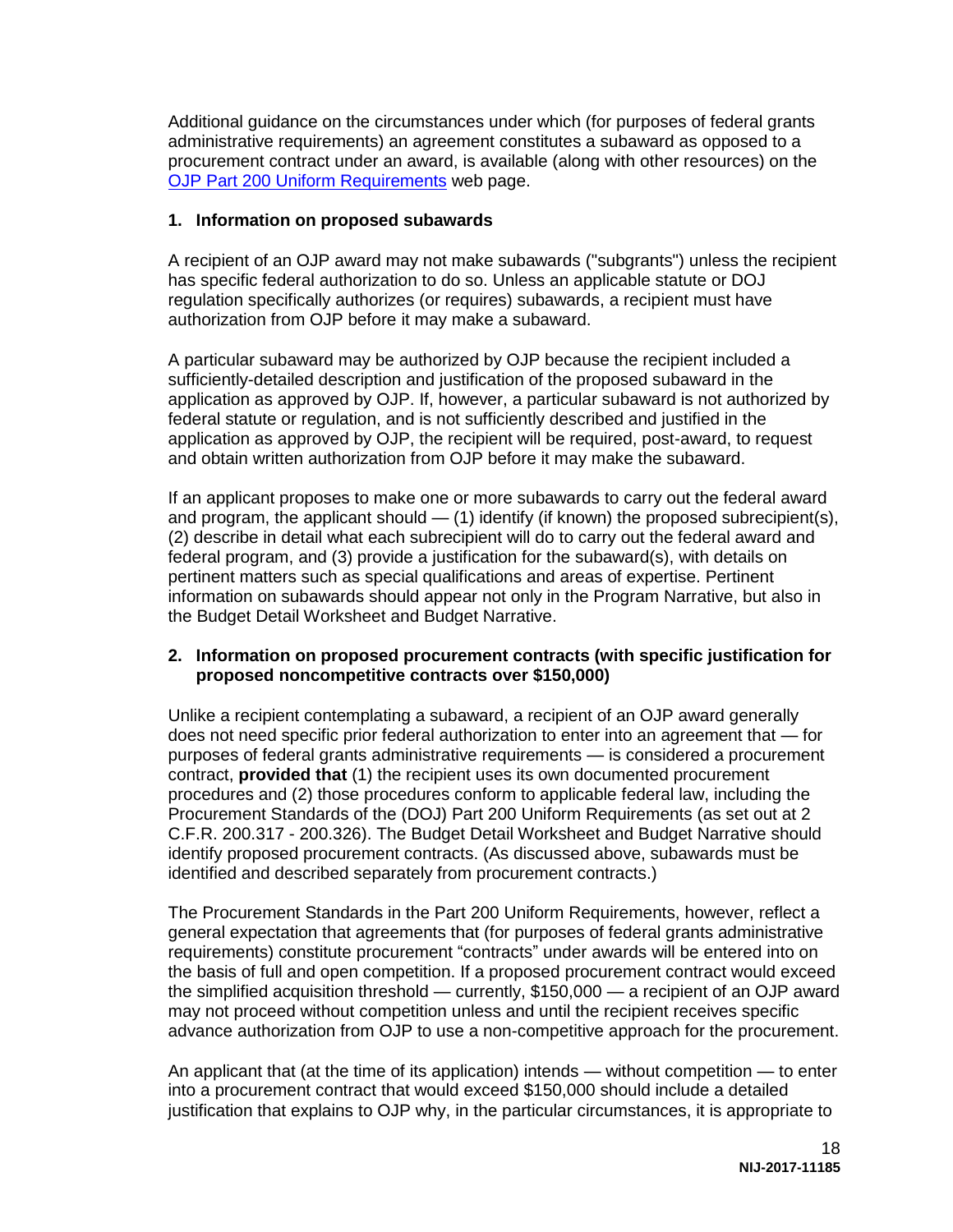proceed without competition. Various considerations that may be pertinent to the justification are outlined in the [DOJ Grants Financial Guide.](http://ojp.gov/financialguide/DOJ/index.htm)

#### **e. Pre-Agreement Costs**

For information on pre-agreement costs, see [Section B. Federal Award Information.](#page-7-0)

#### **5. Indirect Cost Rate Agreement (if applicable)**

Indirect costs may be charged to an award only if:

- (a) The recipient has a current (that is, unexpired), federally approved indirect cost rate; or
- (b) The recipient is eligible to use, and elects to use, the "de minimis" indirect cost rate described in the Part 200 Uniform Requirements, as set out at 2 C.F.R. 200.414(f).

An applicant with a current (that is, unexpired) federally-approved indirect cost rate is to attach a copy of the indirect cost rate agreement to the application. An applicant that does not have a current federally-approved rate may request one through its cognizant federal agency, which will review all documentation and approve a rate for the applicant entity, or, if the applicant's accounting system permits, applicants may propose to allocate costs in the direct cost categories.

For assistance with identifying the appropriate cognizant federal agency for indirect costs, please contact the Customer Service Center at 1-800-458-0786 or at [ask.ocfo@usdoj.gov.](mailto:ask.ocfo@usdoj.gov) If DOJ is the cognizant federal agency, an applicant may obtain information needed to submit an indirect cost rate proposal at [www.ojp.gov/funding/Apply/Resources/IndirectCosts.pdf.](http://www.ojp.gov/funding/Apply/Resources/IndirectCosts.pdf)

Certain OJP recipients have the option of electing to use the "de minimis" indirect cost rate. An applicant eligible to use the "de minimis" rate that wishes to use the "de minimis" rate should attach written documentation to the application that advises OJP of both — (1) the applicant's eligibility to use the "de minimis" rate, and (2) its election to do so. If an eligible applicant elects the "de minimis" rate, costs must be consistently charged as either indirect or direct costs, but may not be double charged or inconsistently charged as both. The "de minimis" rate may no longer be used once an approved federally-negotiated indirect cost rate is in place. (No entity that ever has had a federally-approved negotiated indirect cost rate is eligible to use the "de minimis" rate.)

#### **6. Tribal Authorizing Resolution (if applicable)**

A tribe, tribal organization, or third party that proposes to provide direct services or assistance to residents on tribal lands should include in its application a resolution, letter, affidavit, or other documentation, as appropriate, that demonstrates (as a legal matter) that the applicant has the requisite authorization from the tribe(s) to implement the proposed project on tribal lands. In those instances when an organization or consortium of tribes applies for an award on behalf of a tribe or multiple specific tribes, the application should include appropriate legal documentation, as described above, from all tribes that would receive services or assistance under the award. A consortium of tribes for which existing consortium bylaws allow action without support from all tribes in the consortium (i.e., without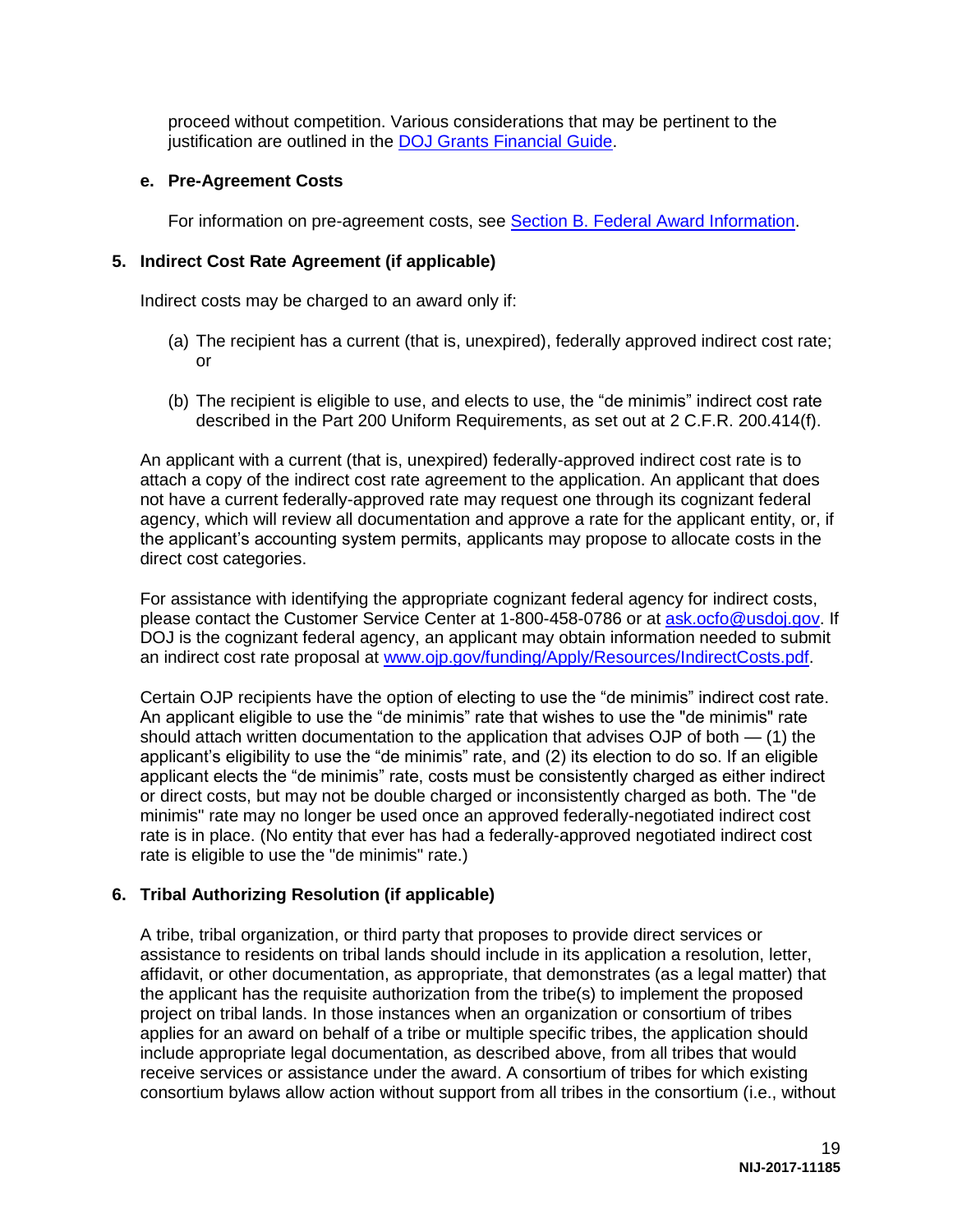an authorizing resolution or comparable legal documentation from each tribal governing body) may submit, instead, a copy of its consortium bylaws with the application.

#### **7. Financial Management and System of Internal Controls Questionnaire (including applicant disclosure of high-risk status)**

**Every** applicant (other than an individual applying in his/her personal capacity) is to download, complete, and submit the [OJP Financial Management and System of Internal](http://ojp.gov/funding/Apply/Resources/FinancialCapability.pdf)  [Controls Questionnaire,](http://ojp.gov/funding/Apply/Resources/FinancialCapability.pdf) as part of its application.

Among other things, the form requires each applicant to disclose whether it currently is designated "high-risk" by a federal grant-making agency outside of DOJ. For purposes of this disclosure, high-risk includes any status under which a federal awarding agency provides additional oversight due to the applicant's past performance, or other programmatic or financial concerns with the applicant. If an applicant is designated high-risk by another federal awarding agency, the applicant must provide the following information:

- The federal awarding agency that currently designates the applicant high-risk
- The date the applicant was designated high-risk
- The high-risk point of contact at that federal awarding agency (name, phone number, and email address)
- The reasons for the high-risk status, as set out by the federal awarding agency

OJP seeks this information to help ensure appropriate federal oversight of OJP awards. An applicant that is considered "high-risk" by another federal awarding agency is not automatically disqualified from receiving an OJP award. OJP may, however, consider the information in award decisions, and may impose additional OJP oversight of any award under this solicitation (including through the conditions that accompany the award document).

#### **8. Disclosure of Lobbying Activities**

Each applicant must complete and submit this information. An applicant that expends any funds for lobbying activities is to provide all of the information requested on the form [Disclosure of Lobbying Activities \(SF-LLL\).](http://ojp.gov/funding/Apply/Resources/Disclosure.pdf) An applicant that does not expend any funds for lobbying activities is to enter "N/A" in the text boxes for item 10 ("a. Name and Address of Lobbying Registrant" and "b. Individuals Performing Services").

#### **9. Additional Attachments**

#### **a. Applicant disclosure of pending applications<sup>9</sup>**

Each applicant is to disclose whether it has (or is proposed as a subrecipient under) any pending applications for federally-funded grants or cooperative agreements that (1)

 $\overline{a}$ <sup>9</sup> Typically, the applicant is **not** the principal investigator. Rather, the applicant, most frequently, is the institution, organization, or company in which the principal investigator is employed.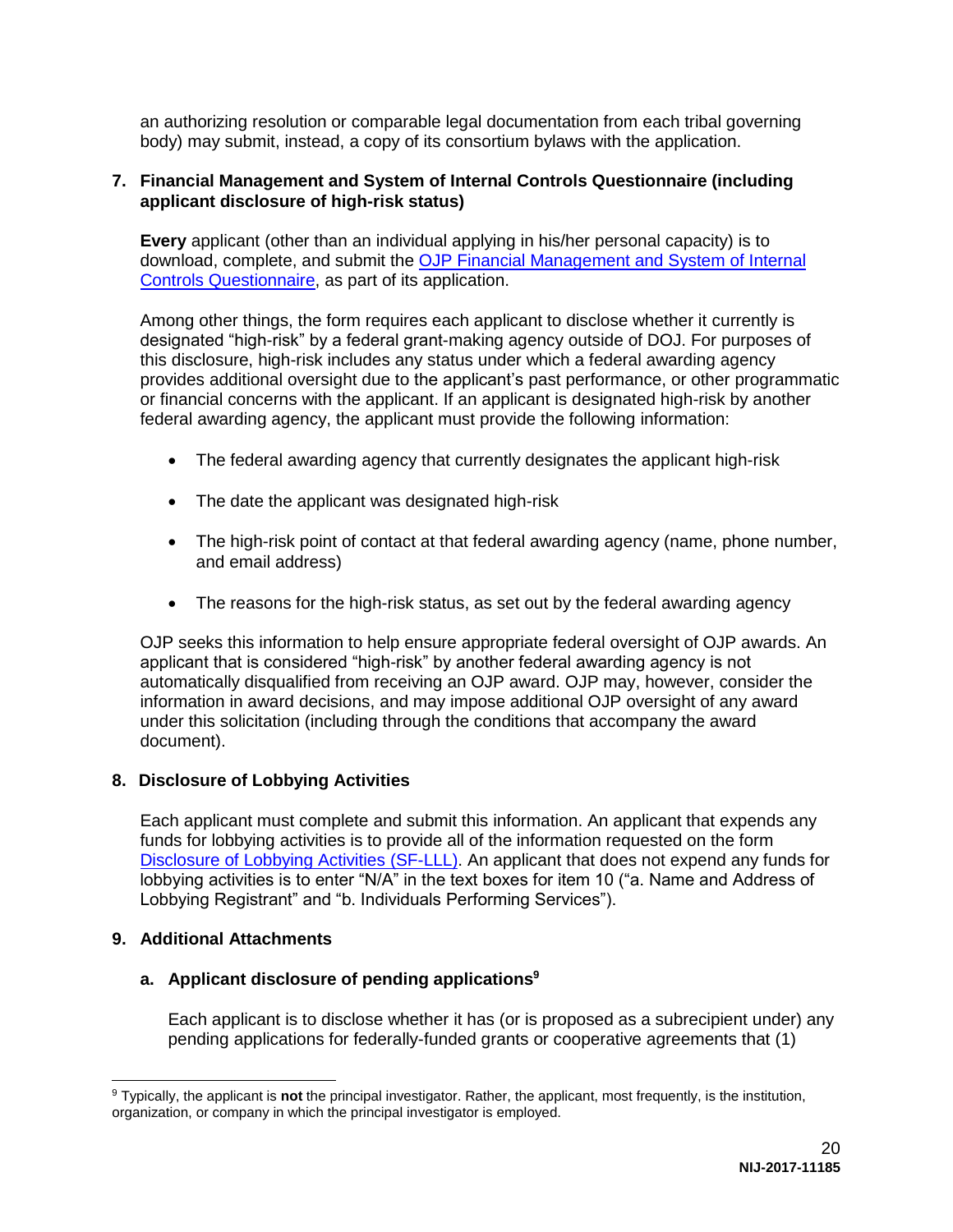include requests for funding to support the same project being proposed in the application under this solicitation, and (2) would cover the identical cost items outlined in the budget submitted to OJP under this solicitation. The applicant is to disclose both applications made directly to federal awarding agencies, and also applications for subawards of federal funds (e.g., applications to State agencies that will subaward ("subgrant") federal funds).

OJP seeks this information to help avoid any inappropriate duplication of funding. Leveraging multiple funding sources in a complementary manner to implement comprehensive programs or projects is encouraged and is not seen as inappropriate duplication.

Each applicant that has one or more pending applications as described above is to provide the following information about pending applications submitted within the last 12 months:

- The federal or State funding agency.
- The solicitation name/project name.
- The point of contact information at the applicable federal or State funding agency.

| <b>Federal or State</b><br><b>Funding Agency</b> | <b>Solicitation</b><br>Name/Project<br><b>Name</b> | Name/Phone/E-mail for Point of Contact at<br><b>Federal or State Funding Agency</b> |
|--------------------------------------------------|----------------------------------------------------|-------------------------------------------------------------------------------------|
|                                                  |                                                    |                                                                                     |
| DOJ/Office of                                    | <b>COPS Hiring</b>                                 | Jane Doe, 202/000-0000;                                                             |
| Community                                        | Program                                            | jane.doe@usdoj.gov                                                                  |
| <b>Oriented Policing</b>                         |                                                    |                                                                                     |
| Services (COPS)                                  |                                                    |                                                                                     |
| <b>Health and Human</b>                          | Drug-Free                                          | John Doe, 202/000-0000; john.doe@hhs.gov                                            |
| Services/Substance                               | Communities                                        |                                                                                     |
| Abuse & Mental                                   | Mentoring                                          |                                                                                     |
| <b>Health Services</b>                           | Program/North                                      |                                                                                     |
| Administration                                   | <b>County Youth</b>                                |                                                                                     |
|                                                  | Mentoring                                          |                                                                                     |
|                                                  | Program                                            |                                                                                     |

Each applicant should include the table as a separate attachment to its application. The file should be named "Disclosure of Pending Applications." The applicant Legal Name on the application must match the entity named on the disclosure of pending applications statement.

Any applicant that does not have any pending applications as described above is to submit, as a separate attachment, a statement to this effect: "[Applicant Name on SF-424] does not have (and is not proposed as a subrecipient under) any pending applications submitted within the last 12 months for federally-funded grants or cooperative agreements or for subawards under federal grants or cooperative agreements) that request funding to support the same project being proposed in this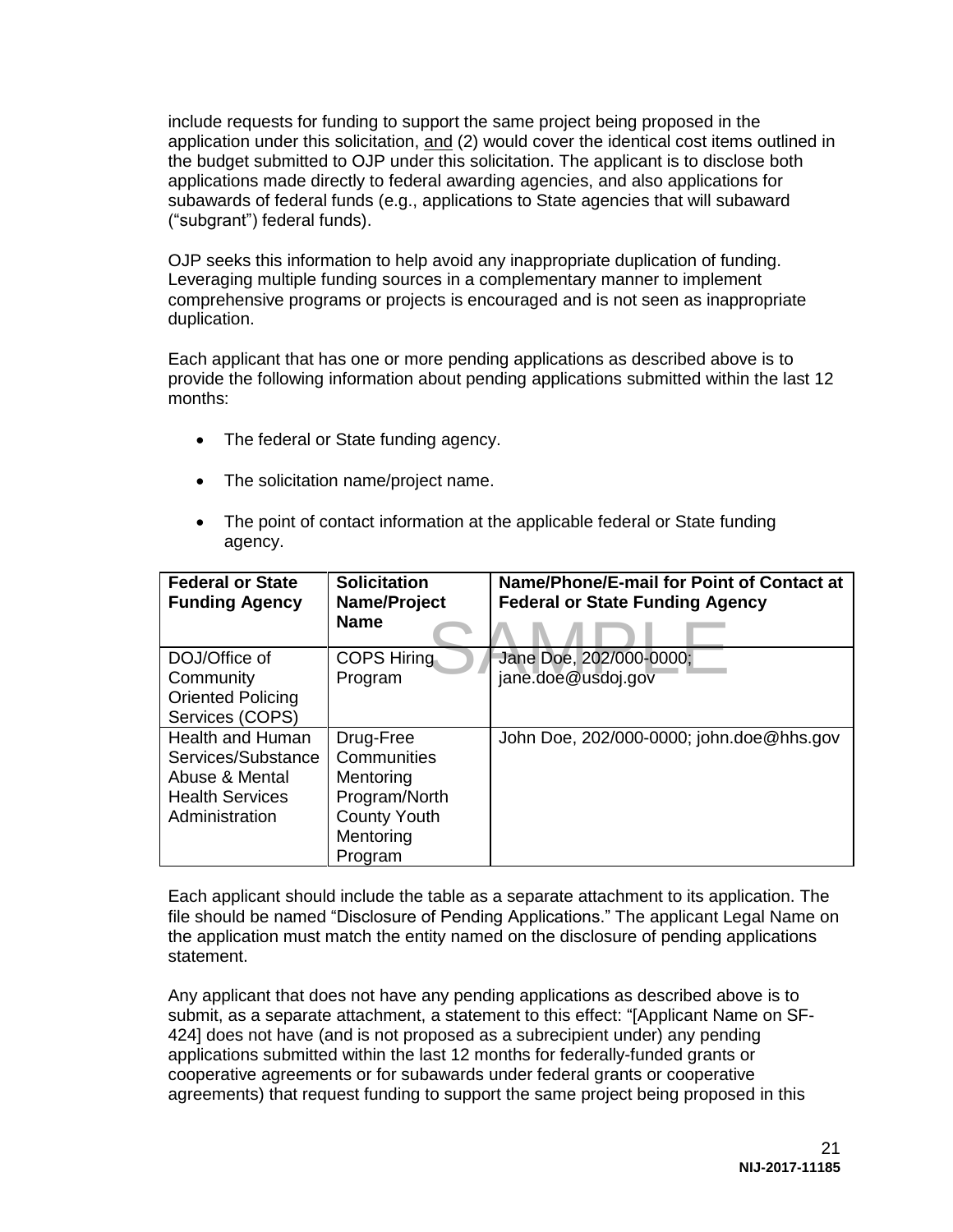application to OJP and that would cover the identical cost items outlined in the budget submitted as part of this application."

#### **b. Research and Evaluation Independence and Integrity**

When an application proposes research (including research and development) and/or evaluation, the applicant must demonstrate research/evaluation independence and integrity, including appropriate safeguards, before it may receive award funds. The applicant must demonstrate independence and integrity regarding both this proposed research and/or evaluation, and any current or prior related projects.

Each application should include an attachment that addresses **both** i. and ii. below.

- i. For purposes of this solicitation, each applicant is to document research and evaluation independence and integrity by including one of the following two items:
	- a. A specific assurance that the applicant has reviewed its application to identify any actual or potential apparent conflicts of interest (including through review of pertinent information on the principal investigator, any co-principal investigators, and any subrecipients), and that the applicant has identified no such conflicts of interest – whether personal or financial or organizational (including on the part of the applicant entity or on the part of staff, investigators, or subrecipients) – that could affect the independence or integrity of the research, including the design, conduct, and reporting of the research.

#### OR

b. A specific description of actual or potential apparent conflicts of interest that the applicant has identified – including through review of pertinent information on the principal investigator, any co-principal investigators, and any subrecipients – that could affect the independence or integrity of the research, including the design, conduct, or reporting of the research. These conflicts may be personal (e.g., on the part of investigators or other staff), financial, or organizational (related to the applicant or any subrecipient entity). Some examples of potential investigator (or other personal) conflict situations are those in which an investigator would be in a position to evaluate a spouse's work product (actual conflict), or an investigator would be in a position to evaluate the work of a former or current colleague (potential apparent conflict). With regard to potential organizational conflicts of interest, as one example, generally an organization would not be given an award to evaluate a project, if that organization had itself provided substantial prior technical assistance to that specific project or a location implementing the project (whether funded by OJP or other sources), because the organization in such an instance might appear to be evaluating the effectiveness of its own prior work. The key is whether a reasonable person understanding all of the facts would be able to have confidence that the results of any research or evaluation project are objective and reliable. Any outside personal or financial interest that casts doubt on that objectivity and reliability of an evaluation or research product is a problem and must be disclosed.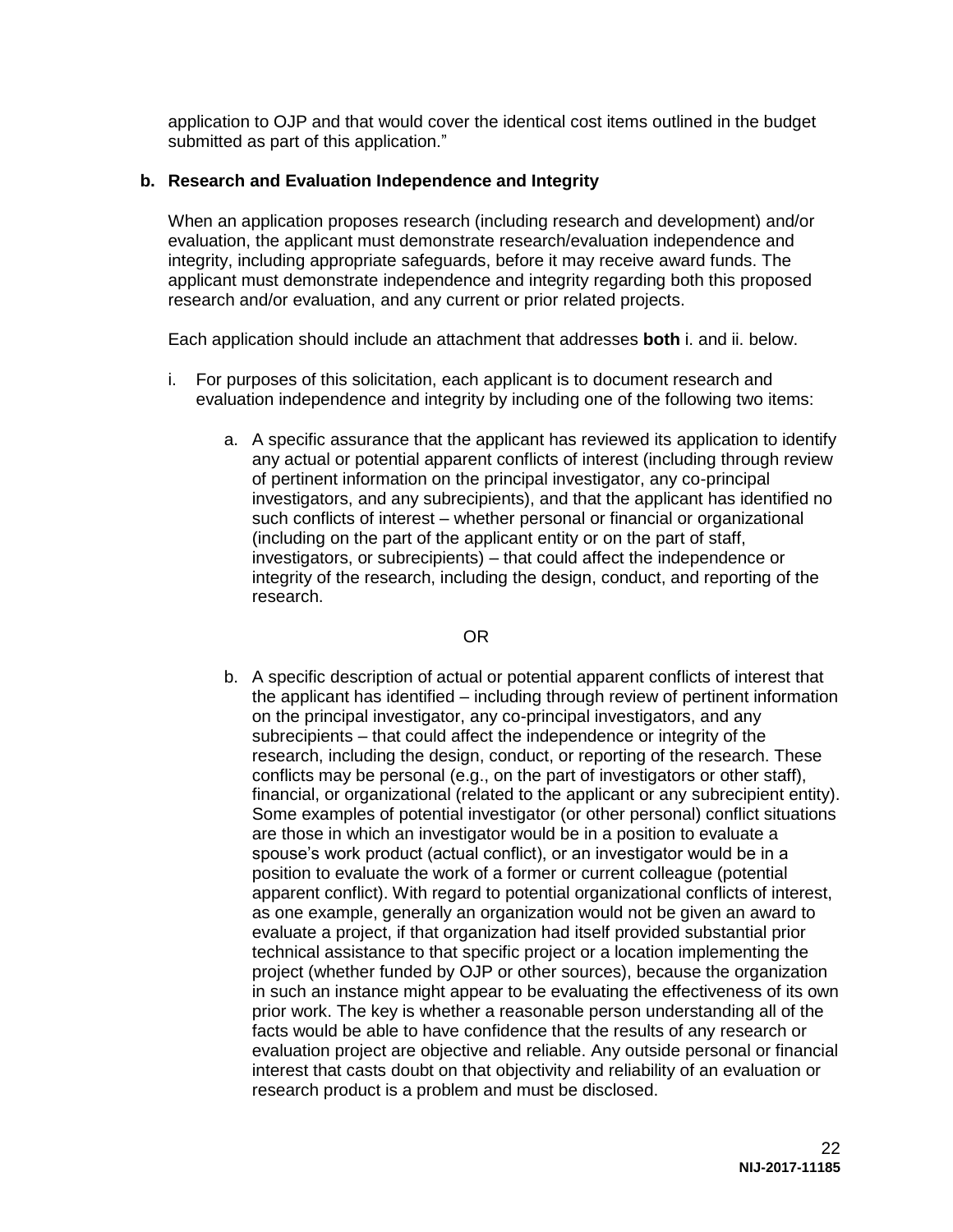- ii. In addition, for purposes of this solicitation, each applicant is to address possible mitigation of research integrity concerns by including, at a minimum, one of the following two items:
	- a. If an applicant reasonably believes that no actual or potential apparent conflicts of interest (personal, financial, or organizational) exist, then the applicant should provide a brief narrative explanation of how and why it reached that conclusion. The applicant also is to include an explanation of the specific processes and procedures that the applicant has in place, or will put in place, to identify and prevent (or, at the very least, mitigate) any such conflicts of interest pertinent to the funded project during the period of performance. Documentation that may be helpful in this regard may include organizational codes of ethics/conduct and policies regarding organizational, personal, and financial conflicts of interest. There is no guarantee that the plan, if any, will be accepted as proposed.

## OR

b. If the applicant has identified actual or potential apparent conflicts of interest (personal, financial, or organizational) that could affect the independence and integrity of the research, including the design, conduct, or reporting of the research, the applicant is to provide a specific and robust mitigation plan to address each of those conflicts. At a minimum, the applicant is expected to explain the specific processes and procedures that the applicant has in place, or will put in place, to identify and eliminate (or, at the very least, mitigate) any such conflicts of interest pertinent to the funded project during the period of performance. Documentation that may be helpful in this regard may include organizational codes of ethics/conduct and policies regarding organizational, personal, and financial conflicts of interest. There is no guarantee that the plan, if any, will be accepted as proposed.

OJP will assess research and evaluation independence and integrity based on considerations such as the adequacy of the applicant's efforts to identify factors that could affect the objectivity or integrity of the proposed staff and/or the applicant entity (and any subrecipients) in carrying out the research, development, or evaluation activity; and the adequacy of the applicant's existing or proposed remedies to control any such factors.

#### **c. Disclosure of Process Related to Executive Compensation**

An applicant that is a nonprofit organization may be required to make certain disclosures relating to the processes it uses to determine the compensation of its officers, directors, trustees, and key employees.

Under certain circumstances, a nonprofit organization that provides unreasonably high compensation to certain persons may subject both the organization's managers and those who receive the compensation to additional federal taxes. A rebuttable presumption of the reasonableness of a nonprofit organization's compensation arrangements, however, may be available if the nonprofit organization satisfied certain rules set out in Internal Revenue Service regulations with regard to its compensation decisions.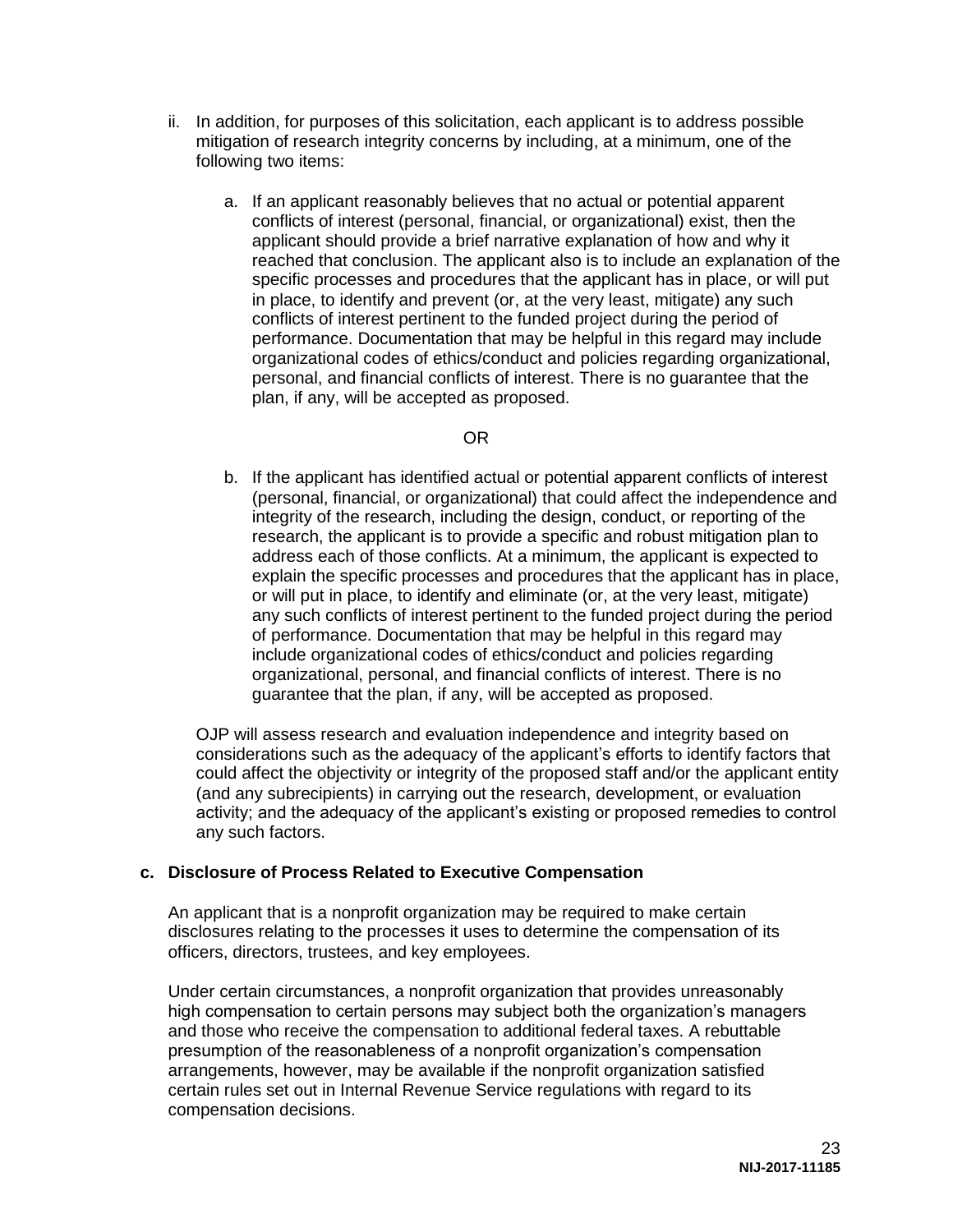Each applicant nonprofit organization must state at the time of its application (in the "OJP Financial Management and System of Internal Controls Questionnaire" mentioned earlier) whether or not the applicant entity believes (or asserts) that it currently satisfies the requirements of 26 C.F.R. 53.4958-6 (which relate to establishing or invoking a rebuttable presumption of reasonableness of compensation of certain individuals and entities).

A nonprofit organization that states in the questionnaire that it believes (or asserts) that it has satisfied the requirements of 26 C.F.R. 53.4958-6 must then disclose, in an attachment to its application (to be titled "Disclosure of Process related to Executive Compensation"), the process used by the applicant nonprofit organization to determine the compensation of its officers, directors, trustees, and key employees (together, "covered persons").

At a minimum, the disclosure must describe in pertinent detail: (1) the composition of the body that reviews and approves compensation arrangements for covered persons; (2) the methods and practices used by the applicant nonprofit organization to ensure that no individual with a conflict of interest participates as a member of the body that reviews and approves a compensation arrangement for a covered person; (3) the appropriate data as to comparability of compensation that is obtained in advance and relied upon by the body that reviews and approves compensation arrangements for covered persons; and (4) the written or electronic records that the applicant organization maintains as concurrent documentation of the decisions with respect to compensation of covered persons made by the body that reviews and approves such compensation arrangements, including records of deliberations and of the basis for decisions.

For purposes of the required disclosure, the following terms and phrases have the meanings set out by the Internal Revenue Service for use in connection with 26 C.F.R. 53.4958-6: officers, directors, trustees, key employees, compensation, conflict of interest, appropriate data as to comparability, adequate documentation, and concurrent documentation.

Applicant nonprofit organizations should note that following receipt of an appropriate request, OJP may be authorized or required by law to make information submitted to satisfy this requirement available for public inspection. Also, a recipient may be required to make a prompt supplemental disclosure after the award in certain circumstances (e.g., changes in the way the organization determines compensation).

#### <span id="page-24-0"></span>**How to Apply**

Applicants must register in, and submit applications through Grants.gov, a primary source to find federal funding opportunities and apply for funding. Find complete instructions on how to register and submit an application at [www.Grants.gov.](http://www.grants.gov/) Applicants that experience technical difficulties during this process should call the Grants.gov Customer Support Hotline at **800**-**518**- **4726** or **606–545–5035**, which operates 24 hours a day, 7 days a week, except on federal holidays.

Registering with Grants.gov is a one-time process; however, **processing delays may occur, and it can take several weeks** for first-time registrants to receive confirmation of registration and a user password. OJP encourages applicants to **register several weeks before** the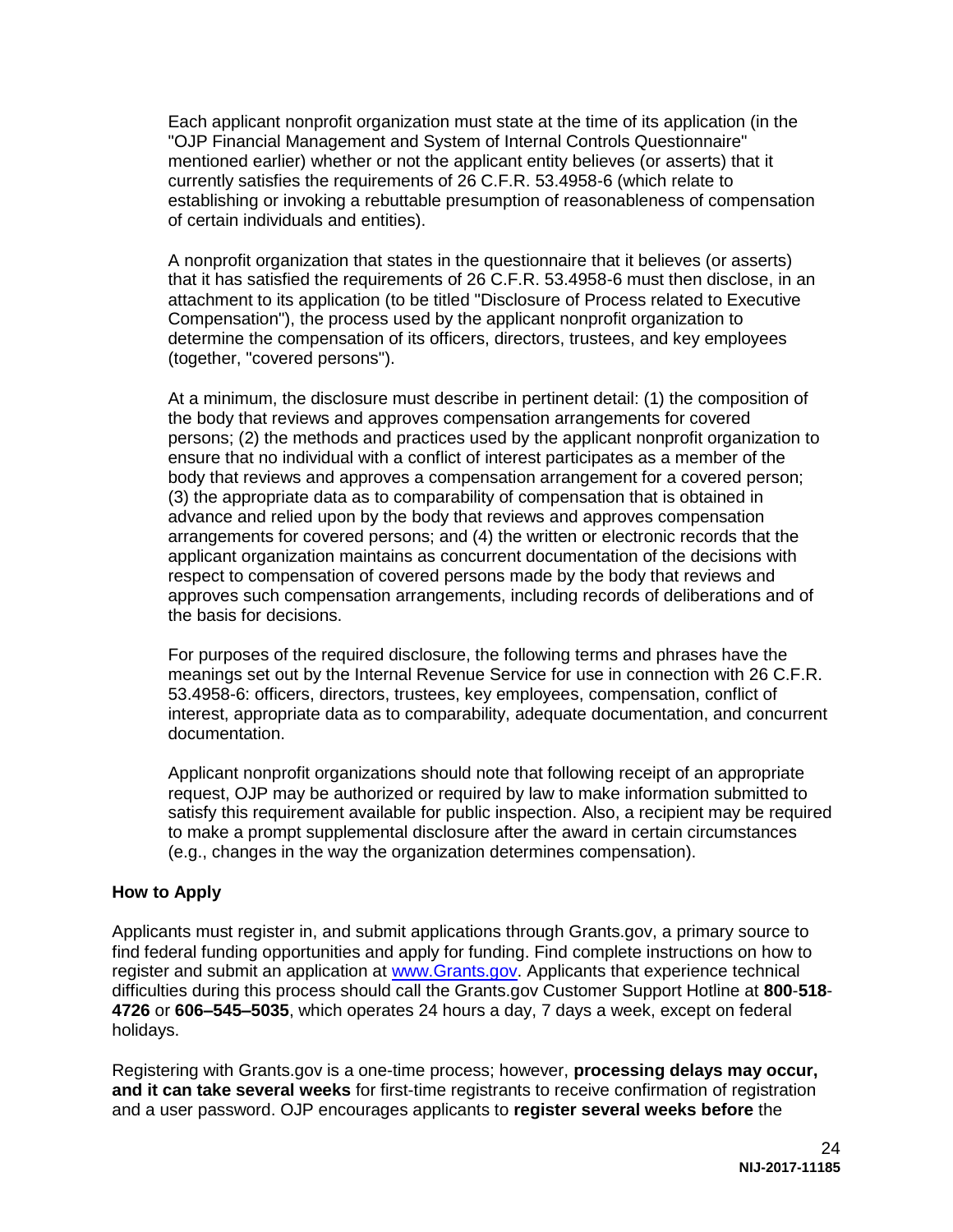application submission deadline. In addition, OJP urges applicants to submit applications at least 72 hours prior to the application due date, in order to allow time for the applicant to receive validation messages or rejection notifications from Grants.gov, and to correct in a timely fashion any problems that may have caused a rejection notification.

OJP strongly encourages all prospective applicants to sign up for Grants.gov email [notifications](http://www.grants.gov/web/grants/manage-subscriptions.html) regarding this solicitation. If this solicitation is cancelled or modified, individuals who sign up with Grants.gov for updates will be automatically notified.

**Browser Information:** Grants.gov was built to be compatible with Internet Explorer. For technical assistance with Google Chrome, or another browser, contact Grants.gov Customer Support.

**Note on Attachments.** Grants.gov has two categories of files for attachments: "mandatory" and "optional." OJP receives all files attached in both categories. Please ensure that all required documents are attached in either Grants.gov category.

**Note on File Names and File Types:** Grants.gov only permits the use of certain specific characters in file names of attachments. Valid file names may include only the characters shown in the table below. Grants.gov rejects any application that includes an attachment(s) with a file name that contains any characters not shown in the table below. Grants.gov forwards successfully-submitted applications to the OJP Grants Management System (GMS).

| <b>Characters</b>    | <b>Special Characters</b>                                    |                     |                       |
|----------------------|--------------------------------------------------------------|---------------------|-----------------------|
| Upper case $(A - Z)$ | Parenthesis (                                                | Curly braces $\{\}$ | Square brackets []    |
| Lower case $(a - z)$ | Ampersand (&)                                                | Tilde $(-)$         | Exclamation point (!) |
| Underscore (         | Comma (,                                                     | Semicolon (;)       | Apostrophe (          |
| Hyphen ( -           | At sign $(\mathcal{Q})$                                      | Number sign (#)     | Dollar sign (\$)      |
| Space                | Percent sign (%)                                             | Plus sign $(+)$     | Equal sign $(=)$      |
| Period (.)           | When using the ampersand (&) in XML, applicants must use the |                     |                       |
|                      | "&" format.                                                  |                     |                       |

**GMS does not accept executable file types as application attachments**. These disallowed file types include, but are not limited to, the following extensions: ".com," ".bat," ".exe," ".vbs," ".cfg," ".dat," ".db," ".dbf," ".dll," ".ini," ".log," ".ora," ".sys," and ".zip." GMS may reject applications with files that use these extensions. It is important to allow time to change the type of file(s) if the application is rejected.

All applicants are required to complete the following steps:

Every applicant entity must comply with all applicable System for Award Management (SAM) and unique entity identifier (currently, a Data Universal Numbering System ["DUNS"] number) requirements. If an applicant entity has not fully complied with applicable SAM and unique identifier requirements by the time OJP makes award decisions, OJP may determine that the applicant is not qualified to receive an award and may use that determination as a basis for making the award to a different applicant.

An individual who wishes to apply in his/her personal capacity should search Grants.gov for funding opportunities for which individuals are eligible to apply. Use the Funding Opportunity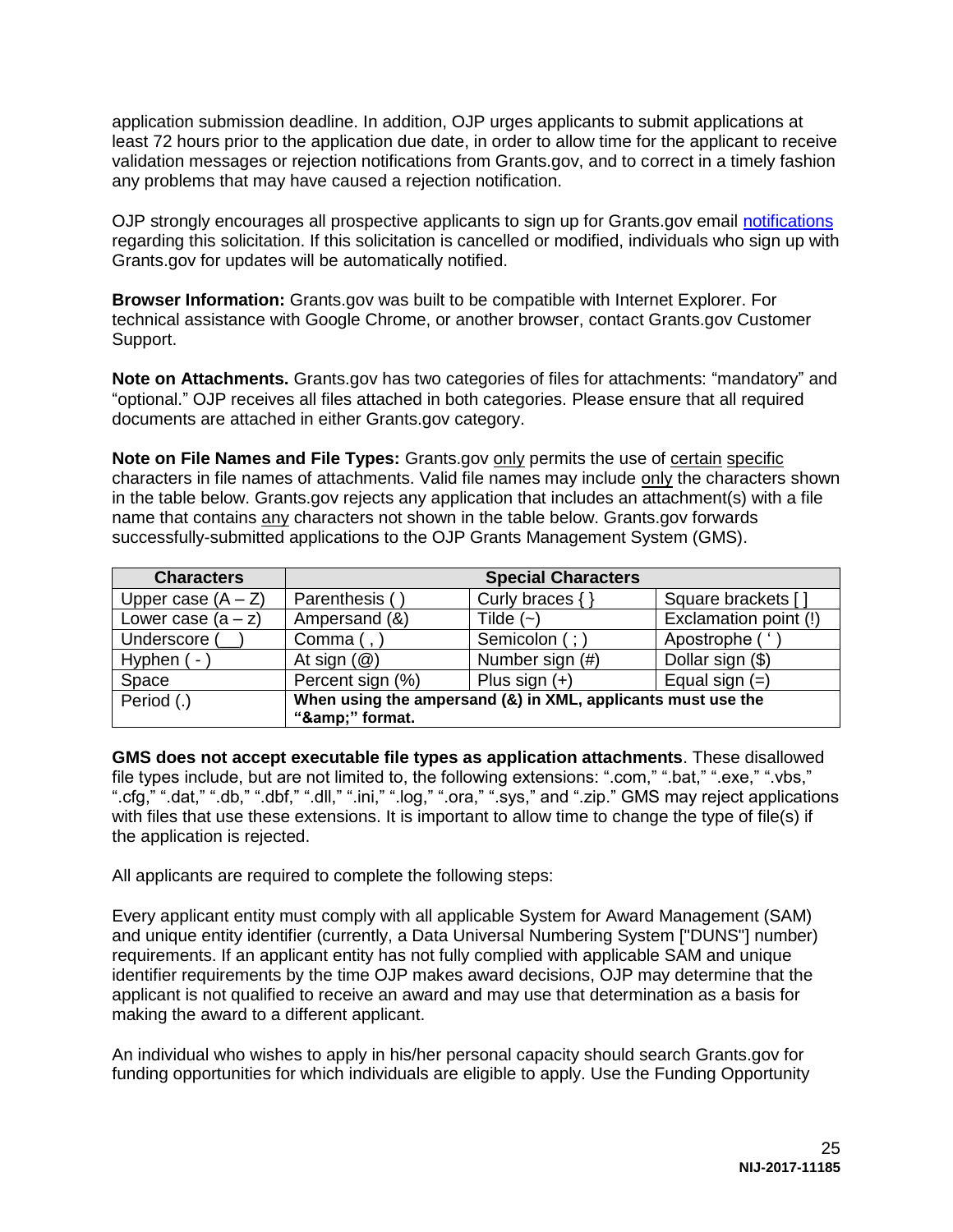Number (FON) to register. (An applicant applying as an individual must comply with all applicable Grants.gov individual registration requirements.)

Complete the registration form at<https://apply07.grants.gov/apply/IndCPRegister> to create a username and password for Grants.gov. (An applicant applying as an individual should complete all steps except 1, 2 and 4.)

**1. Acquire a unique entity identifier (currently, a DUNS number).** In general, the Office of Management and Budget requires every applicant for a federal award (other than an individual) to include a "unique entity identifier" in each application, including an application for a supplemental award. Currently, a DUNS number is the required unique entity identifier.

A DUNS number is a unique nine-digit identification number provided by the commercial company Dun and Bradstreet. This unique entity identifier is used for tracking purposes, and to validate address and point of contact information for applicants, recipients, and subrecipients. It will be used throughout the life cycle of an OJP award. Obtaining a DUNS number is a free, one-time activity. Call Dun and Bradstreet at 866–705–5711 to obtain a DUNS number or apply online at [www.dnb.com.](http://www.dnb.com/) A DUNS number is usually received within 1-2 business days.

**2. Acquire registration with the System for Award Management (SAM).** SAM is the repository for certain standard information about federal financial assistance applicants, recipients, and subrecipients. All applicants for OJP awards (other than individuals) must maintain current registrations in the SAM database. An applicant must be registered in SAM to successfully register in Grants.gov. Each applicant must **update or renew its SAM registration at least annually** to maintain an active status. SAM registration and renewal can take as long as 10 business days to complete.

An application cannot be successfully submitted in Grants.gov until Grants.gov receives the SAM registration information. Once the SAM registration/renewal is complete, **the information transfer from SAM to Grants.gov can take as long as 48 hours.** OJP recommends that the applicant register or renew registration with SAM as early as possible.

Information about SAM registration procedures can be accessed at [www.sam.gov.](https://www.sam.gov/portal/SAM/#1)

- **3. Acquire an Authorized Organization Representative (AOR) and a Grants.gov username and password.** Complete the AOR profile on Grants.gov and create a username and password. An applicant entity's "unique entity identifier" (DUNS number) must be used to complete this step. For more information about the registration process for organizations and other entities, go to [https://apply07.grants.gov/apply/OrcRegister.](https://apply07.grants.gov/apply/OrcRegister) Individuals registering with Grants.gov should go to [http://www.grants.gov/web/grants/applicants/individual](http://www.grants.gov/web/grants/applicants/individual-registration.html)[registration.html.](http://www.grants.gov/web/grants/applicants/individual-registration.html)
- **4. Acquire confirmation for the AOR from the E-Business Point of Contact (E-Biz POC).** The E-Biz POC at the applicant organization must log into Grants.gov to "confirm" the applicant organization's AOR. The E-Biz POC will need the Marketing Partner Identification Number (MPIN) password obtained when registering with SAM to complete this step. Note that an organization can have more than one AOR.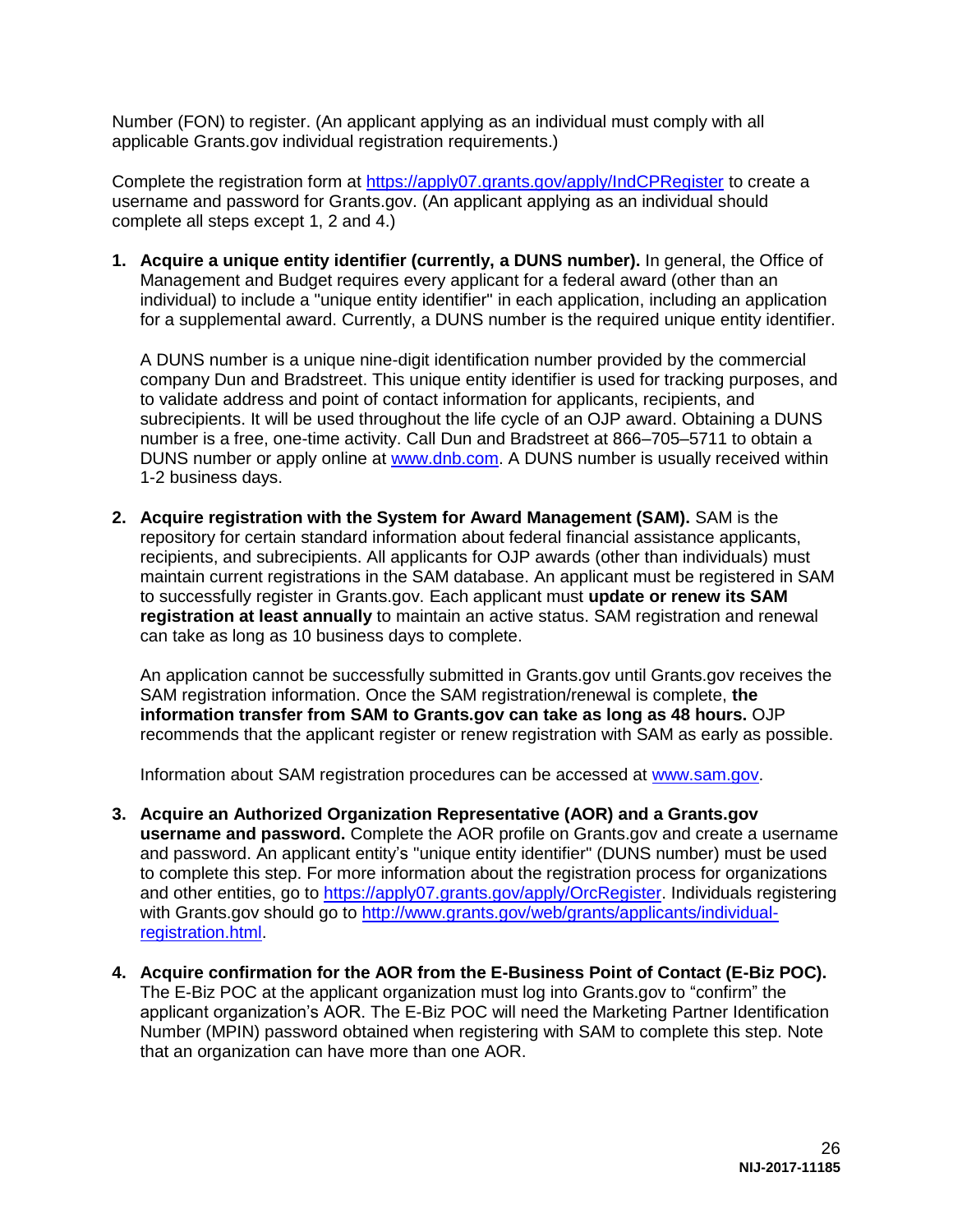- **5. Search for the funding opportunity on Grants.gov.** Use the following identifying information when searching for the funding opportunity on Grants.gov. The Catalog of Federal Domestic Assistance ("CFDA") number for this solicitation is 16.560, titled "National Institute of Justice Research, Evaluation, and Development Project Grants" and the funding opportunity number is NIJ-2017-11185.
- **6. Submit a valid application consistent with this solicitation by following the directions in Grants.gov.** Within 24-48 hours after submitting the electronic application, the applicant should receive two notifications from Grants.gov. The first will confirm the receipt of the application. The second will state whether the application has been validated and successfully submitted, or whether it has been rejected due to errors, with an explanation. It is possible to first receive a message indicating that the application is received, and then receive a rejection notice a few minutes or hours later. Submitting an application well ahead of the deadline provides time to correct the problem(s) that caused the rejection. **Important:** OJP urges each applicant to submit its application **at least 72 hours prior** to the application due date, to allow time to receive validation messages or rejection notifications from Grants.gov, and to correct in a timely fashion any problems that may have caused a rejection notification. Applications must be successfully submitted through Grants.gov by 11: 59 p.m. eastern time on March 20, 2017.

Click [here](http://www.grants.gov/web/grants/applicants/organization-registration.html) for further details on DUNS numbers, SAM, and Grants.gov registration steps and timeframes.

#### **Note: Application Versions**

If an applicant submits multiple versions of the same application, OJP will review only the most recent system-validated version submitted.

#### **Experiencing Unforeseen Grants.gov Technical Issues**

An applicant that experiences unforeseen Grants.gov technical issues beyond its control that prevent it from submitting its application by the deadline must contact the [Grants.gov Customer](mailto:support@grants.gov)  [Support Hotline](mailto:support@grants.gov) or the [SAM Help Desk](http://www.fsd.gov/) (Federal Service Desk) to report the technical issue and receive a tracking number. The applicant must e-mail the NIJ contact identified in the Contact Information section on the title page **within 24 hours after the application deadline** to request approval to submit its application after the deadline. The applicant's e-mail must describe the technical difficulties, and must include a timeline of the applicant's submission efforts, the complete grant application, the applicant's DUNS number, and any Grants.gov Help Desk or SAM tracking number(s).

**Note: OJP does not automatically approve requests to submit a late application**. After OJP reviews the applicant's request, and contacts the Grants.gov or SAM Help Desks to verify the reported technical issues, OJP will inform the applicant whether the request to submit a late application has been approved or denied. If OJP determines that the untimely application submission was due to the applicant's failure to follow all required procedures, OJP will deny the applicant's request to submit its application.

The following conditions generally are insufficient to justify late submissions: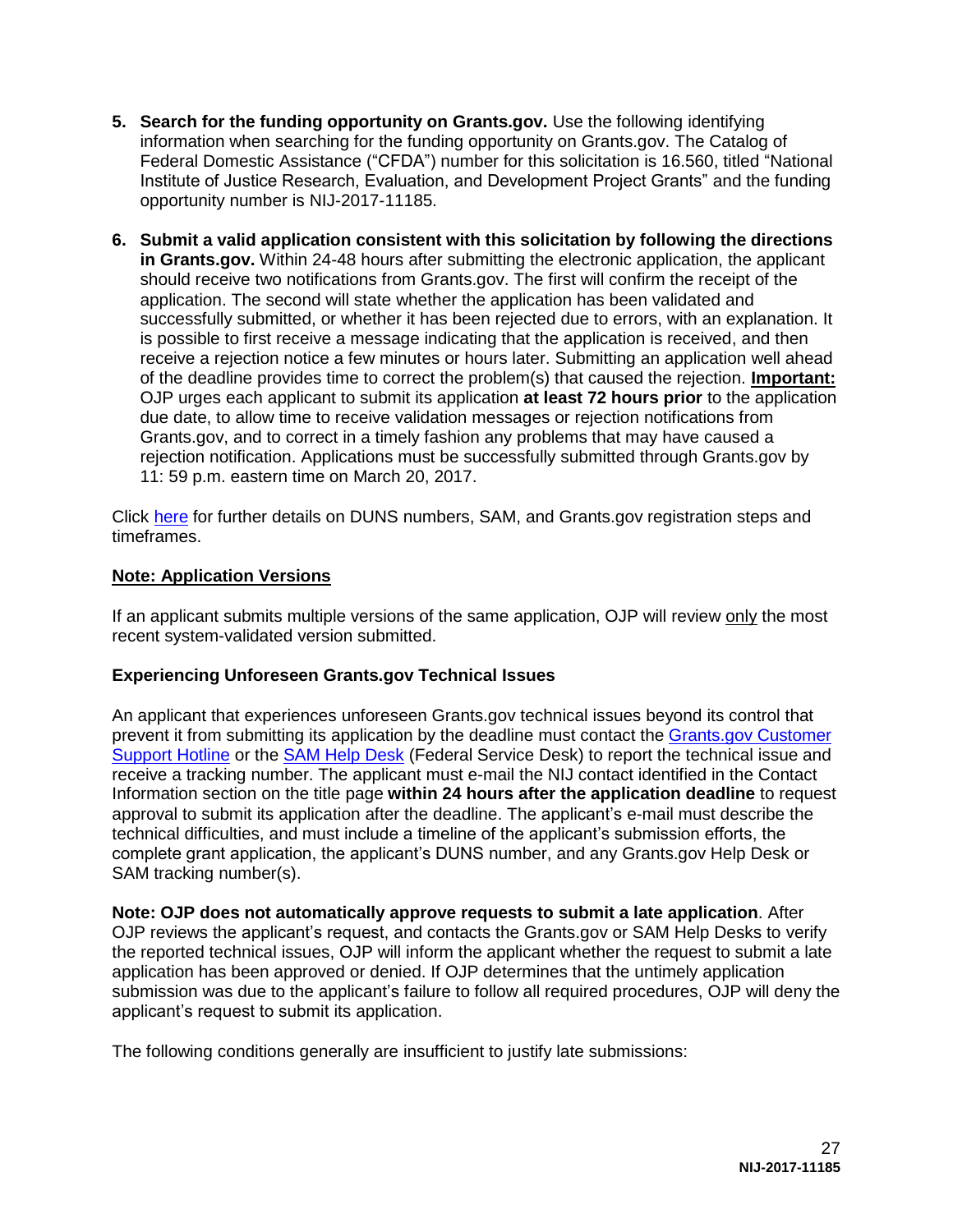- Failure to register in SAM or Grants.gov in sufficient time (SAM registration and renewal can take as long as 10 business days to complete. The information transfer from SAM to Grants.gov can take up to 48 hours.)
- Failure to follow Grants.gov instructions on how to register and apply as posted on its website.
- Failure to follow each instruction in the OJP solicitation.
- Technical issues with the applicant's computer or information technology environment, such as issues with firewalls or browser incompatibility.

**Notifications regarding known technical problems with Grants.gov, if any, are posted at the top of the OJP [Funding Resource Center](http://ojp.gov/funding/index.htm) web page**.

# <span id="page-28-0"></span>**E. Application Review Information**

#### <span id="page-28-1"></span>**Review Criteria**

Applications that meet basic minimum requirements will be evaluated by peer reviewers using the following review criteria.

**Statement of the Problem** (Understanding of the problem and its importance) – 10%

- 1. Demonstrated understanding of the problem.
- 2. Demonstrated awareness of the state of current research.

**Project Design and Implementation** (Quality and technical merit) – 50%

- 1. Soundness of methods and analytic and technical approach to addressing the stated aim(s) of the proposed project.
- 2. Feasibility of proposed project.
- 3. Awareness of potential pitfalls of proposed project design and feasibility of proposed actions to minimize and/or mitigate them.

#### **Potential Impact** – 15%

Potential for a significant scientific or technical advance(s) that will improve criminal/juvenile justice in the United States, such as:

- Potential for significantly improved understanding of the stated criminal/juvenile justice problem.
- Potential for innovative solution to address (all or a significant part of) the stated criminal/juvenile justice problem.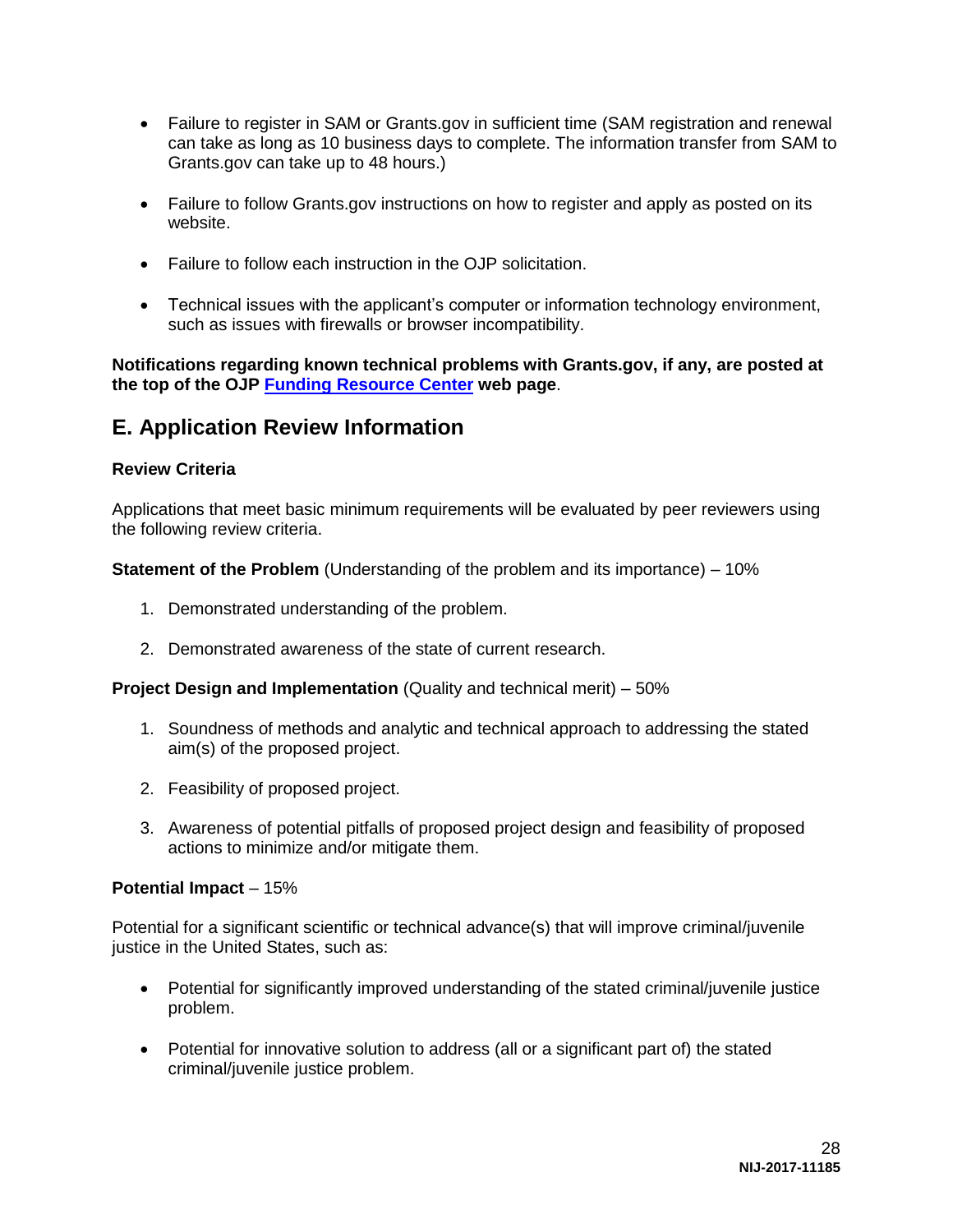**Capabilities/Competencies** (Capabilities, demonstrated productivity, and experience of the applicant organization and proposed project staff) – 20%

- 1. Qualifications and experience of proposed project staff (that is, the principal investigator, any and all co-principal investigators, and all other individuals (and organizations) identified in the application (regardless of "investigator" status) who will be significantly involved in substantive aspects of the proposed project).
- 2. Demonstrated ability of the applicant organization to manage the effort.
- 3. Relationship between the capabilities/competencies of the proposed project staff (including the applicant organization) and the scope of the proposed project.

#### **Budget**

In addition peer reviewers will consider and may comment on the following additional items in the context of scientific and technical merit.

- 1. Total cost of the project relative to the perceived benefit (cost effectiveness).
- 2. Appropriateness of the budget relative to the level of effort.
- 3. Use of existing resources to conserve costs.
- 4. Alignment of the proposed budget with proposed project activities.
- 5. Proposed plan (if any) to produce or to make available to broader interested audiences, such as criminal/juvenile justice practitioners or policymakers, summary information from the planned scholarly products of the project.

#### **Plan for Dissemination to Broader Audiences (if applicable to the proposed project)** – 5%

Peer reviewers should comment — in the context of scientific and technical merit — on the proposed plan (if any) to produce or to make available to broader interested audiences, such as criminal/juvenile justice practitioners or policymakers as well as practitioners in other, related fields, summary information from the planned scholarly products of the project.

#### <span id="page-29-0"></span>**Review Process**

OJP is committed to ensuring a fair and open process for making awards. NIJ reviews the application to make sure that the information presented is reasonable, understandable, measurable, and achievable, as well as consistent with the solicitation.

Peer reviewers will review the applications submitted under this solicitation that meet basic minimum requirements. For purposes of assessing whether an application meets basic minimum requirements and should proceed to further consideration, OJP screens applications for compliance with those requirements. Although specific requirements may vary, the following are common requirements applicable to all solicitations for funding under OJP programs: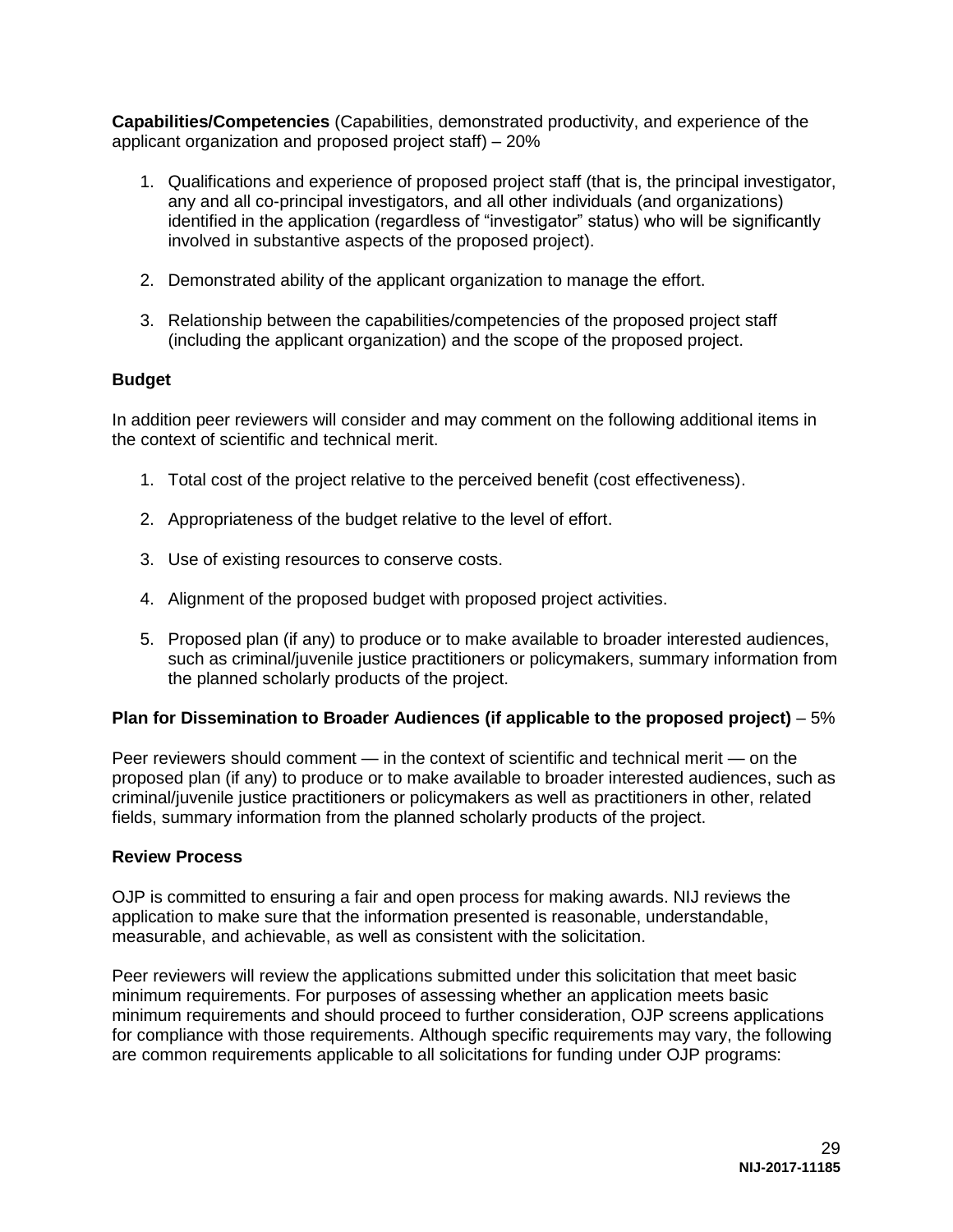- The application must be submitted by an eligible type of applicant.
- The application must request funding within programmatic funding constraints (if applicable).
- The application must be responsive to the scope of the solicitation.
- The application must include all items designated as "critical elements."
- The applicant must not be identified in SAM as excluded from receiving federal awards.

For a list of the critical elements for this solicitation, see "What an Application Should Include" under [Section D. Application and Submission Information.](#page-11-0)

Peer review panels will evaluate, score, and rate applications that meet basic minimum requirements. NIJ may use internal peer reviewers, external peer reviewers, or a combination, to assess applications on technical merit using the solicitation's review criteria. An external peer reviewer is an expert in the subject matter of a given solicitation who is not a current DOJ employee. An internal reviewer is a current DOJ employee who is well-versed or has expertise in the subject matter of this solicitation. Peer reviewers' ratings and any resulting recommendations are advisory only, although reviewer views are considered carefully. Other important considerations for NIJ include underserved populations, geographic diversity, strategic priorities, and available funding, as well as the planned scholarly products and the extent to which the budget detail worksheet and budget narrative accurately explain project costs that are reasonable, necessary, and otherwise allowable under federal law and applicable federal cost principles.

Pursuant to the Part 200 Uniform Requirements, before award decisions are made, OJP also reviews information related to the degree of risk posed by applicants. Among other things to help assess whether an applicant that has one or more prior federal awards has a satisfactory record with respect to performance, integrity, and business ethics, OJP checks whether the applicant is listed in SAM as excluded from receiving a federal award. In addition, if OJP anticipates that an award will exceed \$150,000 in federal funds, OJP also must review and consider any information about the applicant that appears in the non-public segment of the integrity and performance system accessible through SAM (currently, the Federal Awardee Performance and Integrity Information System; "FAPIIS").

**Important note on FAPIIS:** An applicant, at its option, may review and comment on any information about itself that currently appears in FAPIIS and was entered by a federal awarding agency. OJP will consider any such comments by the applicant, in addition to the other information in FAPIIS, in its assessment of the risk posed by applicants.

The evaluation of risks goes beyond information in SAM, however. OJP itself has in place a framework for evaluating risks posed by applicants for competitive awards. OJP takes into account information pertinent to matters such as—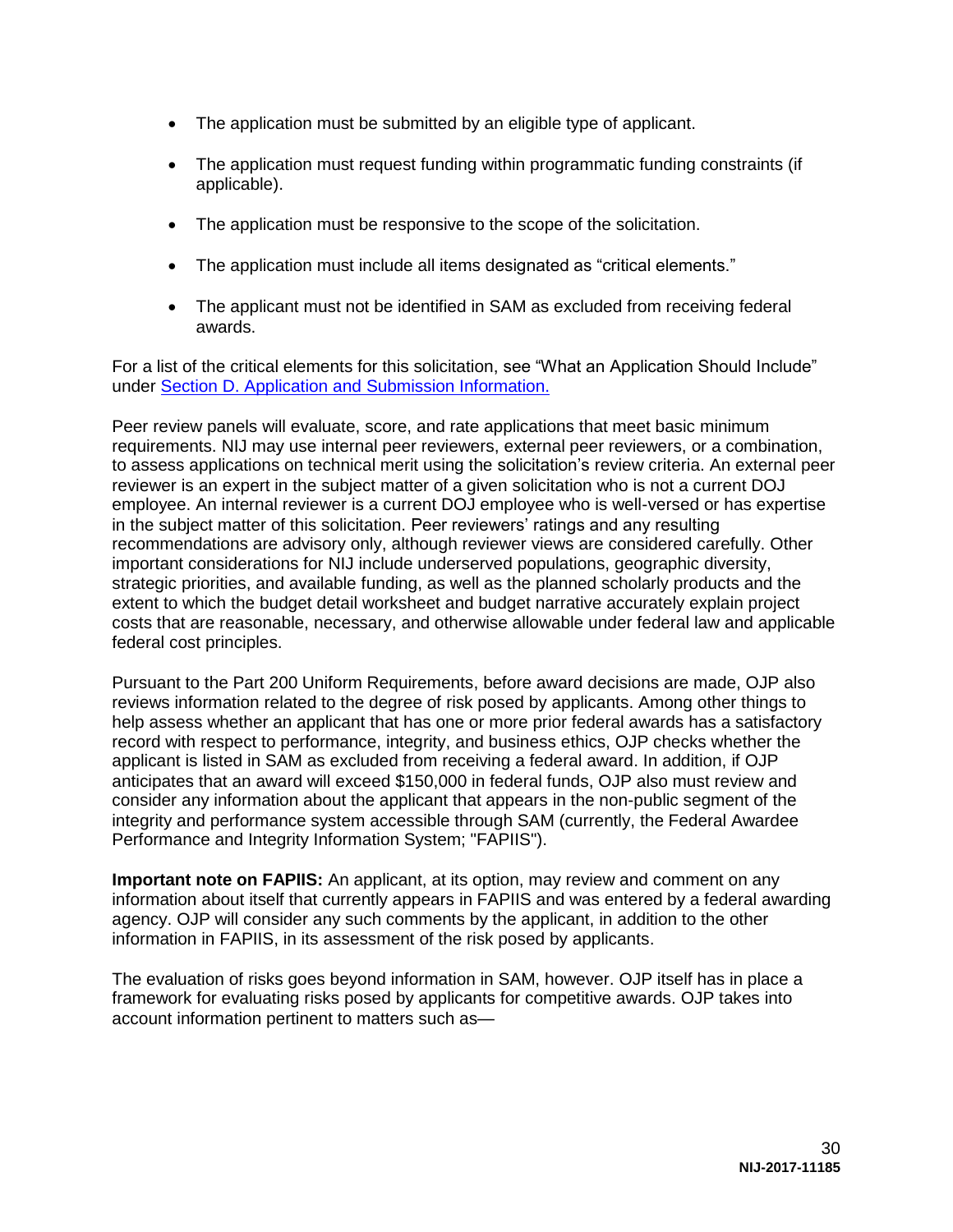- 1. Applicant financial stability and fiscal integrity.
- 2. Quality of the management systems of the applicant, and applicant's ability to meet prescribed management standards, including those outlined in the DOJ Grants Financial Guide.
- 3. Applicant's history of performance under OJP and other DOJ awards (including scholarly products, and compliance with reporting requirements and award conditions), as well as awards from other federal agencies.
- 4. Reports and findings from audits of the applicant, including audits under the Part 200 Uniform Requirements
- 5. Applicant's ability to comply with statutory and regulatory requirements, and to effectively implement other award requirements

All final award decisions will be made by the Director of the National Institute of Justice, who may take into account not only peer review ratings and NIJ recommendations, but also other factors as indicated in this section.

# <span id="page-31-0"></span>**F. Federal Award Administration Information**

## <span id="page-31-1"></span>**Federal Award Notices**

Award notifications will be made by September 30, 2017. OJP sends award notifications by email through GMS to the individuals listed in the application as the point of contact and the authorizing official (E-Biz POC and AOR). The email notification includes detailed instructions on how to access and view the award documents, and steps to take in GMS to start the award acceptance process. GMS automatically issues the notifications at 9:00 p.m. eastern time on the award date.

For each successful applicant, an individual with the necessary authority to bind the applicant will be required to login; execute a set of legal certifications and a set of legal assurances; designate a financial point of contact; thoroughly review the award, including all award conditions; and sign and accept the award. The award acceptance process requires physical signature of the award document by the authorized representative and the scanning of the fullyexecuted award document to OJP.

## <span id="page-31-2"></span>**Administrative, National Policy, and Other Legal Requirements**

If selected for funding, in addition to implementing the funded project consistent with the OJPapproved application, the recipient must comply with all award conditions, as well as all applicable requirements of federal statutes, regulations, and executive orders (including applicable requirements referred to in the assurances and certifications executed in connection with award acceptance). OJP strongly encourages prospective applicants to review information on post-award legal requirements and common OJP award conditions **prior** to submitting an application.

Applicants should consult the ["Overview of Legal Requirements Generally Applicable to OJP](http://ojp.gov/funding/Explore/SolicitationRequirements/index.htm)  [Grants and Cooperative Agreements](http://ojp.gov/funding/Explore/SolicitationRequirements/index.htm) - FY 2017 Awards", available in the [OJP Funding](http://ojp.gov/funding/index.htm)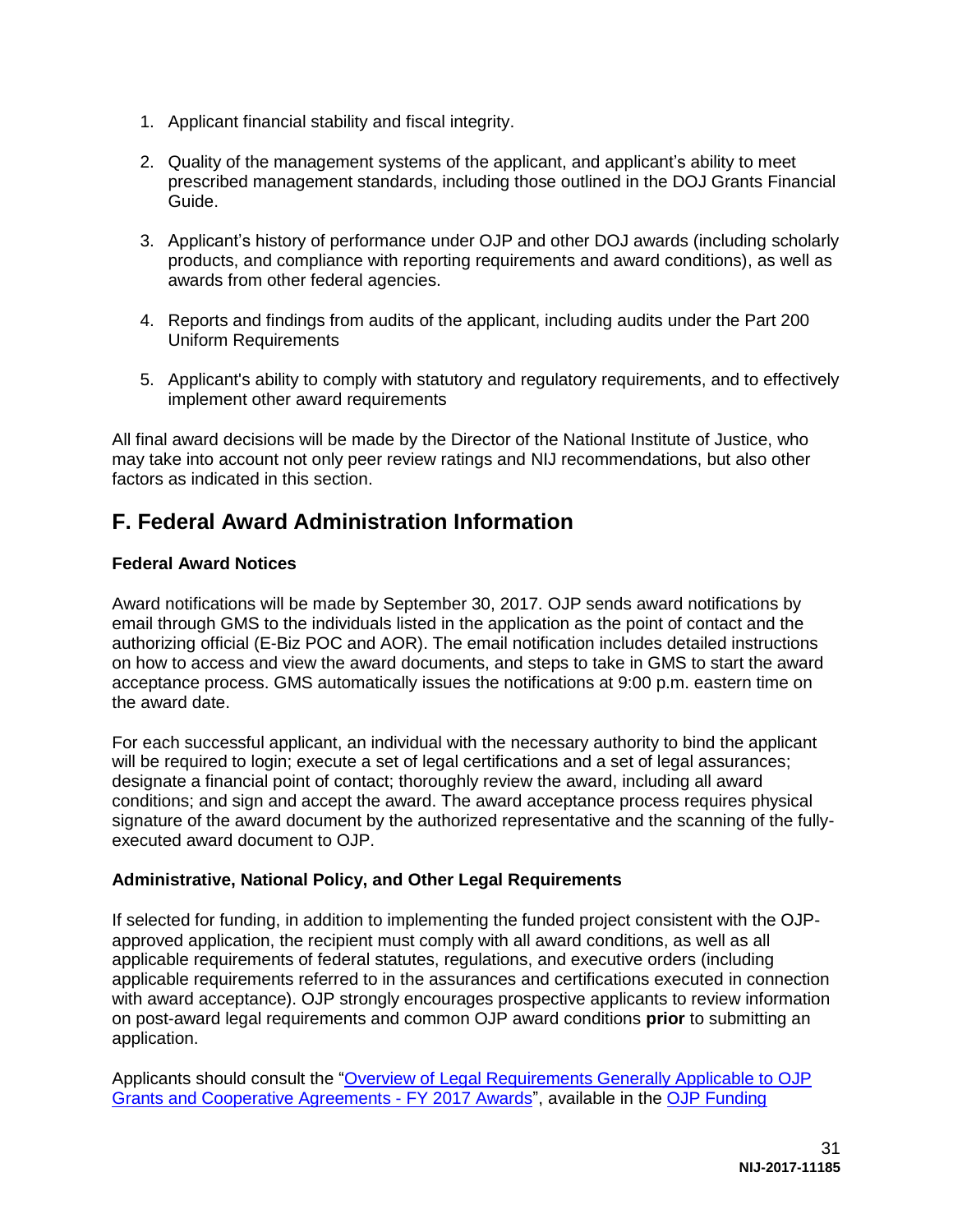[Resource Center.](http://ojp.gov/funding/index.htm) In addition, applicants should examine the following two legal documents, as each successful applicant must execute both documents before it may receive any award funds.

- [Certifications Regarding Lobbying; Debarment, Suspension and Other Responsibility](http://ojp.gov/funding/Apply/Resources/Certifications.pdf)  Matters: and Drug-Free Workplace Requirements.
- **[Standard Assurances.](http://ojp.gov/funding/Apply/Resources/StandardAssurances.pdf)**

Applicants may view these documents in the Apply section of the [OJP Funding Resource](http://ojp.gov/funding/index.htm)  [Center.](http://ojp.gov/funding/index.htm)

The web pages accessible through the ["Overview of Legal Requirements Generally Applicable](http://ojp.gov/funding/Explore/SolicitationRequirements/index.htm)  [to OJP Grants and Cooperative Agreements](http://ojp.gov/funding/Explore/SolicitationRequirements/index.htm) - FY 2017 Awards" are intended to give applicants for OJP awards a general overview of important statutes, regulations, and award conditions that apply to many (or in some cases, all) OJP grants and cooperative agreements awarded in FY 2017. Individual OJP awards typically also will include additional award conditions. Those additional conditions may relate to the particular statute, program, or solicitation under which the award is made; to the substance of the funded application; to the recipient's performance under other federal awards; to the recipient's legal status (e.g., as a for-profit entity); or to other pertinent considerations.

#### <span id="page-32-0"></span>**General Information about Post-Federal Award Reporting Requirements**

In addition to the deliverables and expected scholarly products described in [Section A. Program](#page-4-0)  [Description,](#page-4-0) any recipient of an award under this solicitation will be required to submit the following reports and data.

Required reports. Recipients typically must submit quarterly financial reports, semi-annual progress reports, final financial and progress reports, and, if applicable, an annual audit report in accordance with the Part 200 Uniform Requirements or specific award conditions. Applicants should anticipate that progress reports will be required to follow the non-budgetary components of the Research Performance Progress Report (RPPR) template/format. General information on RPPRs may be found at [www.nsf.gov/bfa/dias/policy/rppr/.](http://www.nsf.gov/bfa/dias/policy/rppr/) Future awards and fund drawdowns may be withheld if reports are delinquent. (In appropriate cases, OJP may require additional reports.)

Awards that exceed \$500,000 will include an additional condition that, under specific circumstances, will require the recipient to report (to FAPIIS) information on civil, criminal, and administrative proceedings connected with (or connected to the performance of) either the OJP award or any other grant, cooperative agreement, or procurement contract from the federal government. Additional information on this reporting requirement appears in the text of the award condition posted on the OJP web site at [http://ojp.gov/funding/FAPIIS.htm.](http://ojp.gov/funding/FAPIIS.htm)

Special reporting requirements may be required as appropriate.

Data on performance measures. In addition to required reports, each recipient of an award under this solicitation also must provide data that measure the results of the work done under the award. To demonstrate program progress and success, as well as to assist DOJ with fulfilling its responsibilities under the Government Performance and Results Act of 1993 (GPRA), Public Law 103-62, and the GPRA Modernization Act of 2010, Public Law 111–352,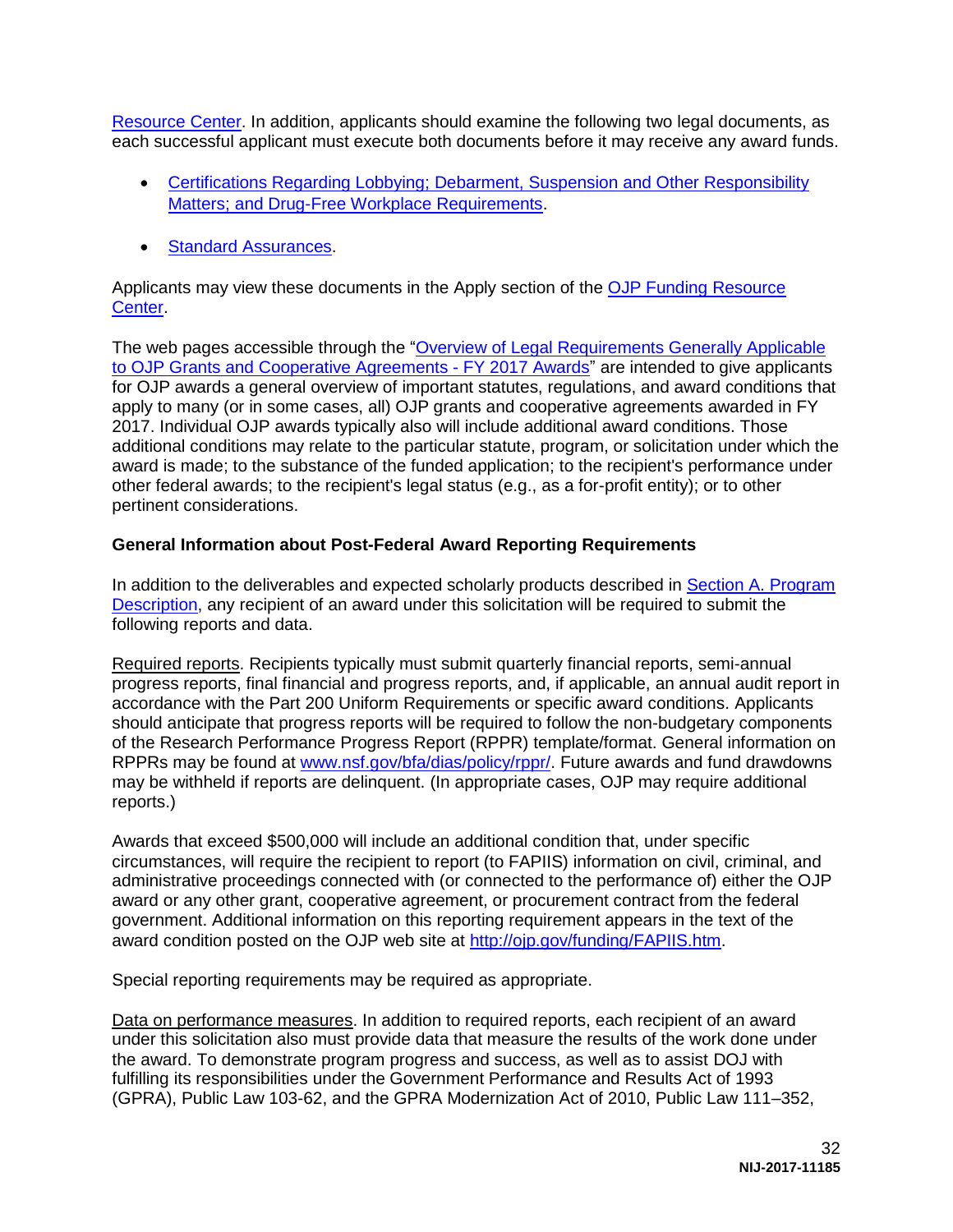OJP will require any recipient, post award, to provide the data listed as "Data Recipient Provides" in the performance measures table in Section A. [Program Description,](#page-4-0) under "Performance Measures," so that OJP can calculate values for this solicitation's performance measures.

# <span id="page-33-0"></span>**G. Federal Awarding Agency Contact(s)**

For questions directed to the Federal Awarding Agency (OJP), see the NCJRS contact information on the title page.

For contact information for Grants.gov, see the title page.

# <span id="page-33-1"></span>**H. Other Information**

## <span id="page-33-2"></span>**Freedom of Information Act and Privacy Act (5 U.S.C. 552 and 5 U.S.C. 552a)**

All applications submitted to OJP (including all attachments to applications) are subject to the federal Freedom of Information Act (FOIA) and to the Privacy Act. By law, DOJ may withhold information that is responsive to a request pursuant to FOIA if DOJ determines that the responsive information either is protected under the Privacy Act or falls within the scope of one of nine statutory exemptions under FOIA. DOJ cannot agree in advance of a request pursuant to FOIA not to release some or all portions of an application.

In its review of records that are responsive to a FOIA request, OJP will withhold information in those records that plainly falls within the scope of the Privacy Act or one of the statutory exemptions under FOIA. (Some examples include certain types of information in budgets, and names and contact information for project staff other than certain key personnel.) In appropriate circumstances, OJP will request the views of the applicant/recipient that submitted a responsive document.

For example, if OJP receives a request pursuant to FOIA for an application submitted by a nonprofit or for-profit organization or an institution of higher education, or for an application that involves research, OJP typically will contact the applicant/recipient that submitted the application and ask it to identify — quite precisely — any particular information in the application that applicant/recipient believes falls under a FOIA exemption, the specific exemption it believes applies, and why. After considering the submission by the applicant/recipient, OJP makes an independent assessment regarding withholding information. OJP generally follows a similar process for requests pursuant to FOIA for applications that may contain law-enforcement sensitive information.

## <span id="page-33-3"></span>**Provide Feedback to OJP**

To assist OJP in improving its application and award processes, OJP encourages applicants to provide feedback on this solicitation, the application submission process, and/or the application review process. Provide feedback to [OJPSolicitationFeedback@usdoj.gov.](mailto:OJPSolicitationFeedback@usdoj.gov)

**IMPORTANT:** This e-mail is for feedback and suggestions only. OJP does not send replies from this mailbox to messages it receives in this mailbox. Any prospective applicant that has specific questions on any program or technical aspect of the solicitation **must** use the appropriate telephone number or e-mail listed on the front of this solicitation document to obtain information.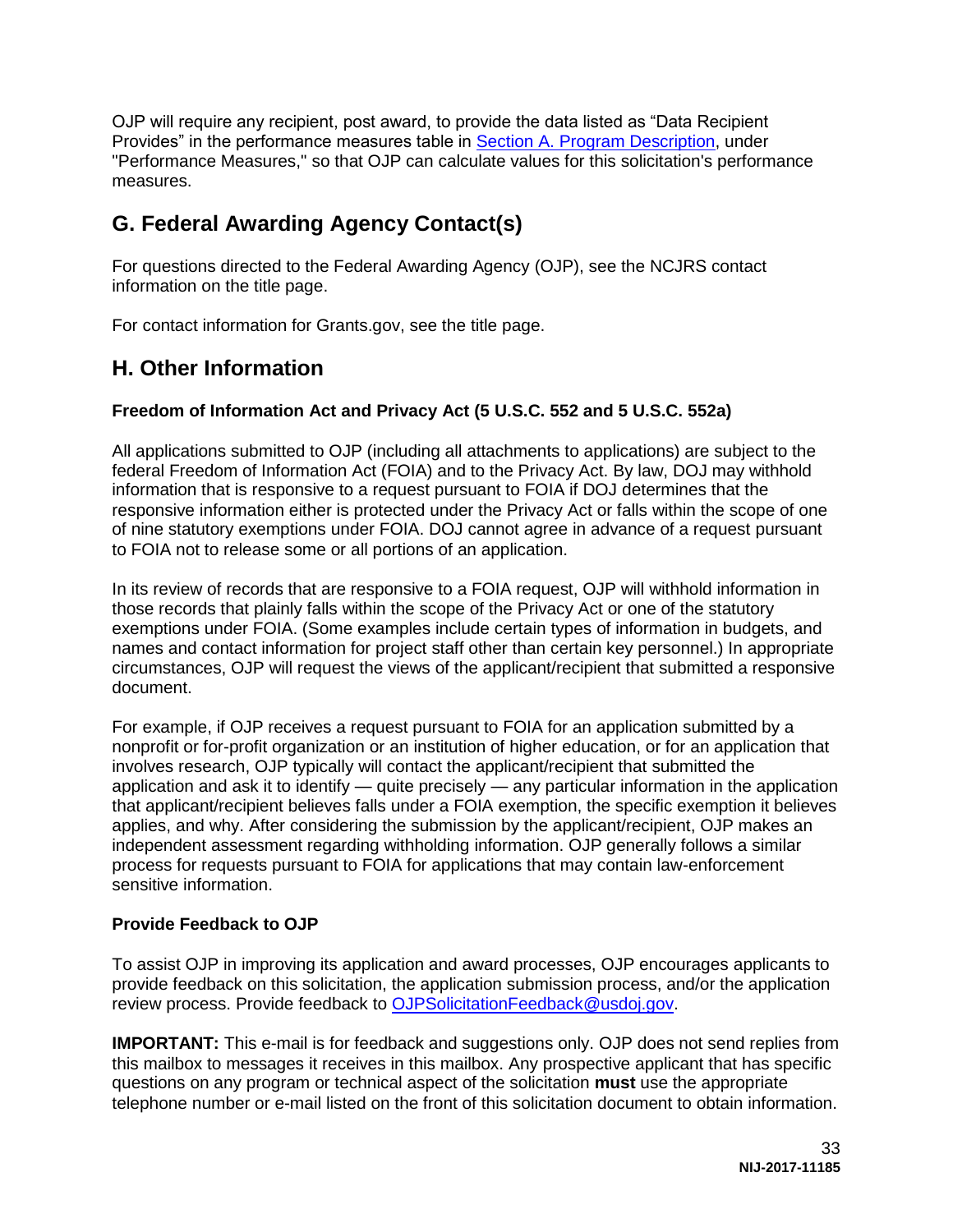These contacts are provided to help ensure that prospective applicants can directly reach an individual who can address specific questions in a timely manner.

If you are interested in being a reviewer for other OJP grant applications, please e-mail your resume to **ojppeerreview@lmsolas.com**. (Do not send your resume to the OJP Solicitation Feedback email account.) **Note:** Neither you nor anyone else from your organization or entity can be a peer reviewer in a competition in which you or your organization/entity has submitted an application.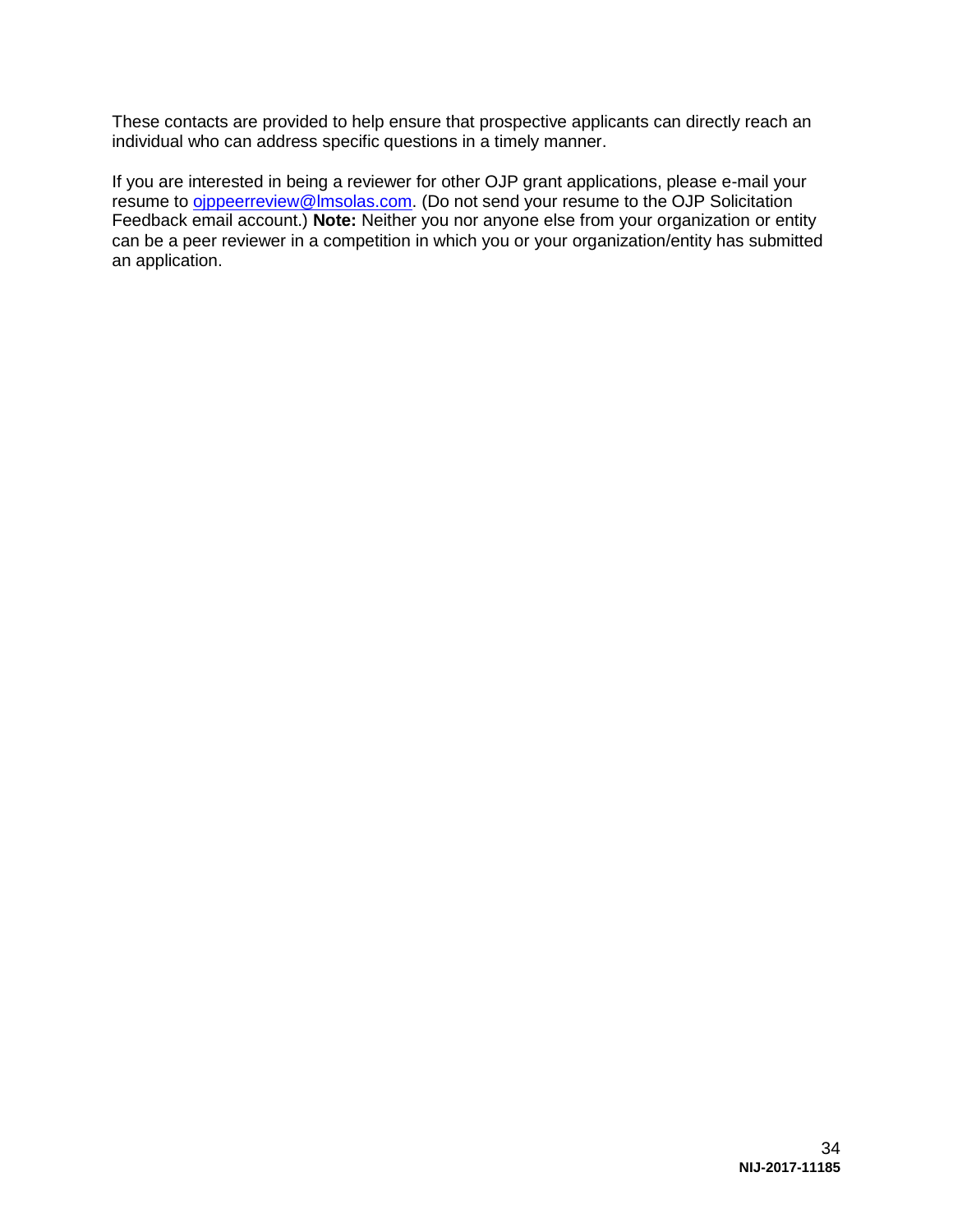# **Application Checklist**

# <span id="page-35-0"></span>**Research on the Abuse, Neglect, and Exploitation of Elderly Individuals**

This application checklist has been created as an aid in developing an application.

## **What an Applicant Should Do:**

| Prior to Registering in Grants.gov.                                            |               |
|--------------------------------------------------------------------------------|---------------|
| Acquire a DUNS Number                                                          | (see page 26) |
| Acquire or renew registration with SAM                                         | (see page 26) |
| To Register with Grants.gov.                                                   |               |
| Acquire AOR and Grants.gov username/password                                   | (see page 26) |
| Acquire AOR confirmation from the E-Biz POC                                    | (see page 26) |
| To Find Funding Opportunity:                                                   |               |
| Search for the funding opportunity on Grants.gov (see page 27)                 |               |
| Download Funding Opportunity and Application Package (see page 27)             |               |
| Sign up for Grants.gov email notifications (optional) (see page 25)            |               |
| Read <b>Important Notice: Applying for Grants in Grants.gov</b>                |               |
| Read OJP policy and guidance on conference approval, planning, and reporting   |               |
| available at oip.gov/financialquide/DOJ/PostawardRequirements/chapter3.10a.htm |               |
| (see page 10)                                                                  |               |
| After Application Submission, Receive Grants.gov Email Notifications That:     |               |
| (1) Application has been received                                              |               |
| (2) Application has either been successfully validated or rejected with errors |               |

\_\_\_\_\_ (2) Application has either been successfully validated or rejected with errors (see page 27)

*If no Grants*.*gov receipt, and validation or error notifications are received*:

**See NCJRS contact information on the title page** 

#### **Overview of Post-Award Legal Requirements**:

Review the "Overview of Legal Requirements Generally Applicable to OJP Grants and [Cooperative Agreements -](http://ojp.gov/funding/Explore/SolicitationRequirements/index.htm) FY 2017 Awards" in the OJP Funding Resource Center.

#### **Scope Requirement**:

The federal amount requested is within the allowable limit(s).

**Eligibility Requirement:** See the title page.

## **What an Application Should Include**:

\_\_\_\_\_ Application for Federal Assistance (SF-424) (see page 11) \_\_\_\_\_ Project Abstract (if applicable) (see page 12) \_\_\_\_\_ Program Narrative (critical element) (see page 12) Local Budget Detail Worksheet (critical element) (see page 16) \_\_\_\_\_ Budget Narrative (critical element) (see page 16) \_\_\_\_\_ Indirect Cost Rate Agreement (if applicable) (see page 19) \_\_\_\_\_ Tribal Authorizing Resolution (if applicable) (see page 19) \_\_\_\_\_ Financial Management and System of Internal Controls Questionnaire